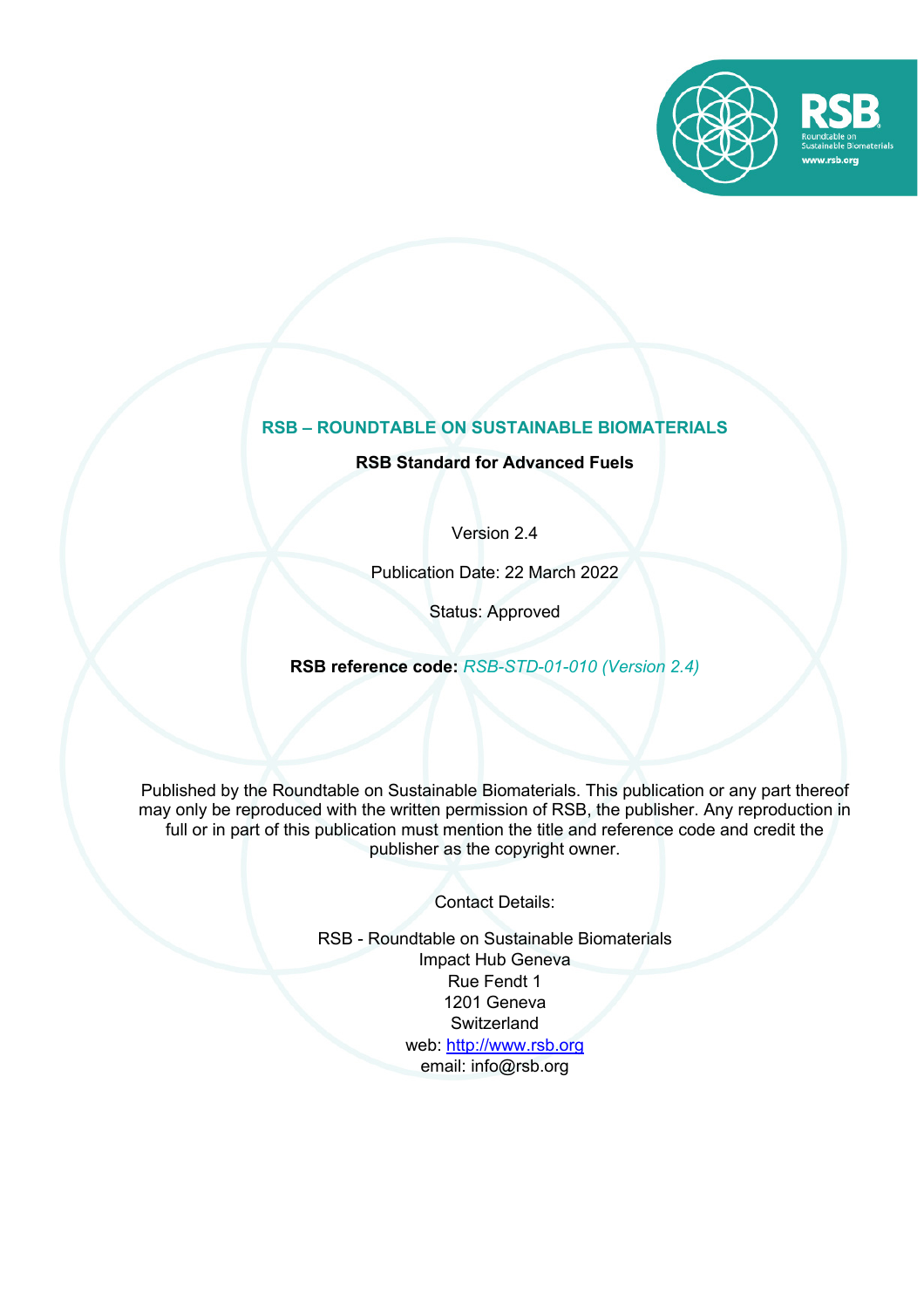

# **Introduction**

This standard describes the requirements for the production of advanced fuels, including:

- Biofuels from biogenic end-of-life products and production residues;
- Recycled carbon fuels from non-biogenic end-of-life products and production residues;
- Renewable liquid and gaseous fuels of non-biological origin.

End-of-life products are a specific type of feedstock generated at the end of the life of products that were not primarily produced or intended for the production of biofuel or biomaterial. In this way, they have reached the end of their intended supply chain, as they have been consumed, used, spoiled etc. These end-of-life materials are diverted from disposal, thus reducing potentially harmful environmental and social impacts. Examples of end-of-life-products include municipal solid waste (MSW), used cooking oil (UCO) and wastewater.

Production residues are secondary products derived from agricultural, forestry, food or industrial production and processing chains, among others. Secondary products can be defined as "products of a process that have inelastic supply with demand where even if the market value of a secondary product increases one would not expect more of it to be produced from the process"<sup>1</sup>. Secondary products are therefore not purposefully generated for their potential use as an advanced fuel feedstock. These production residues can be discarded or disposed of, but they can also be sold to specific markets (e.g. animal fats are often sold to the oleo-chemical industry), in order to increase the revenue of the production process.

The main goal of using end-of-life-products and production residues as feedstock is to use a sustainable source of material to produce advanced fuels, and minimise the pressure on lands and natural resources by reducing the use of agricultural crops that are purposefully grown to produce biofuels. Feedstocks that are purposefully produced are primary (co-)products, and differ from secondary products as they are elastic in their supply, meaning that more of this material is likely to be produced if the market value increases. In addition, using production residues can increase the overall system efficiency (e.g. use of water, energy) by reducing processes and costs related to treatment and disposal. The distinction between primary products and secondary products is crucial to adequately allocate environmental impacts.

However, this standard does not intend to systematically divert end-of-life products and production residues towards advanced fuel production if other recycling, re-use or disposal options with a higher energy-efficiency or social/environmental benefits exist.

Note: Operators intending to produce biofuels eligible under the Renewable Energy Directive (2009/28/EC) need to be certified against the *RSB EU RED Standard for Certification of Biofuels based on Waste and Residues* (RSB-STD-11-001-01-010).

<sup>&</sup>lt;sup>1</sup> ICF International. 2015. "Waste, Residue and By-Product Definitions for the California Low Carbon Fuel Standard".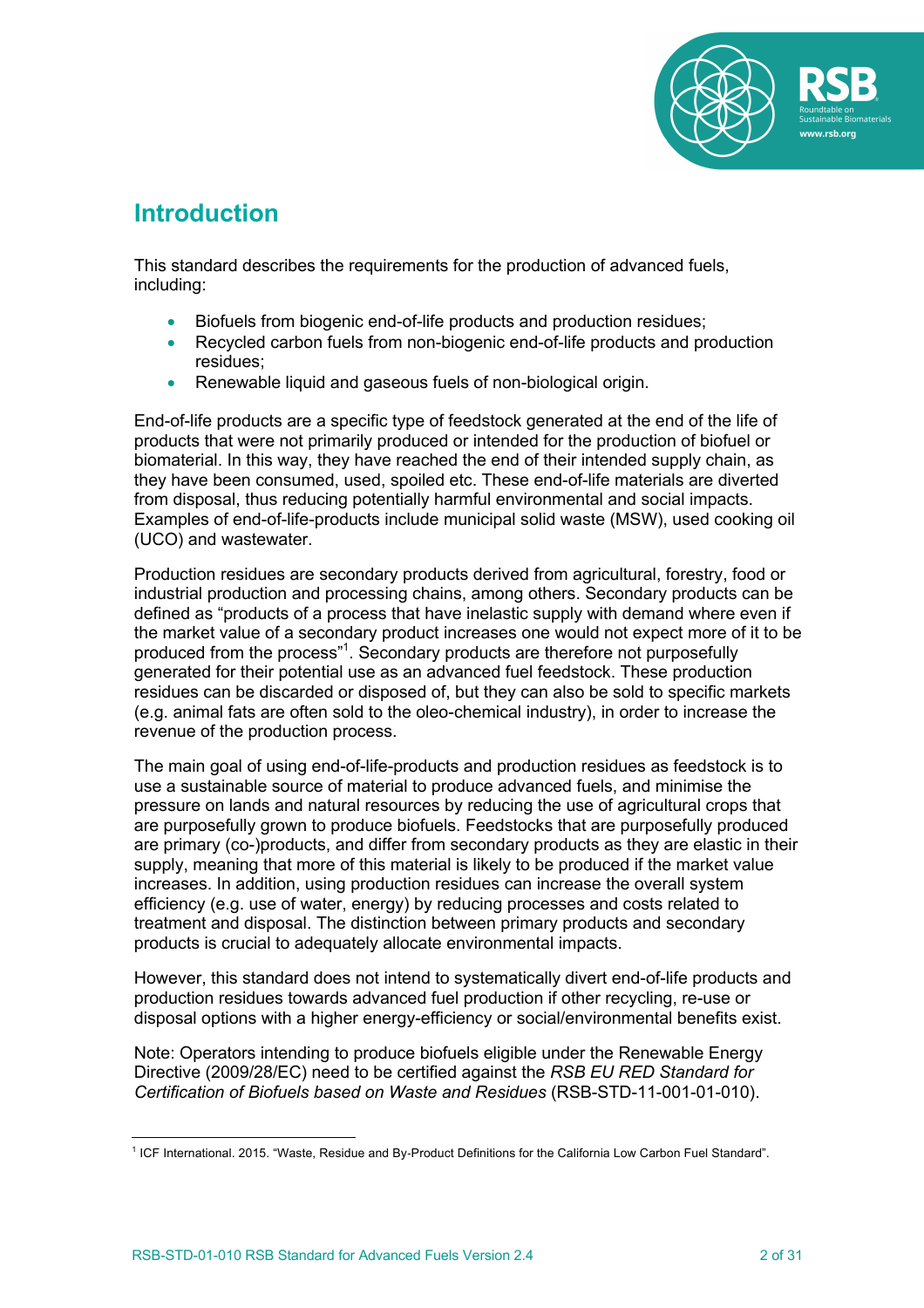

# Main changes from version 2.3 to version 2.4

- a) Definition of agricultural processing residues was added at F.7
- b) Sustainability requirements for palm-based agricultural processing residues were added at 3.6
- c) Section numbering corrected at Section 2.3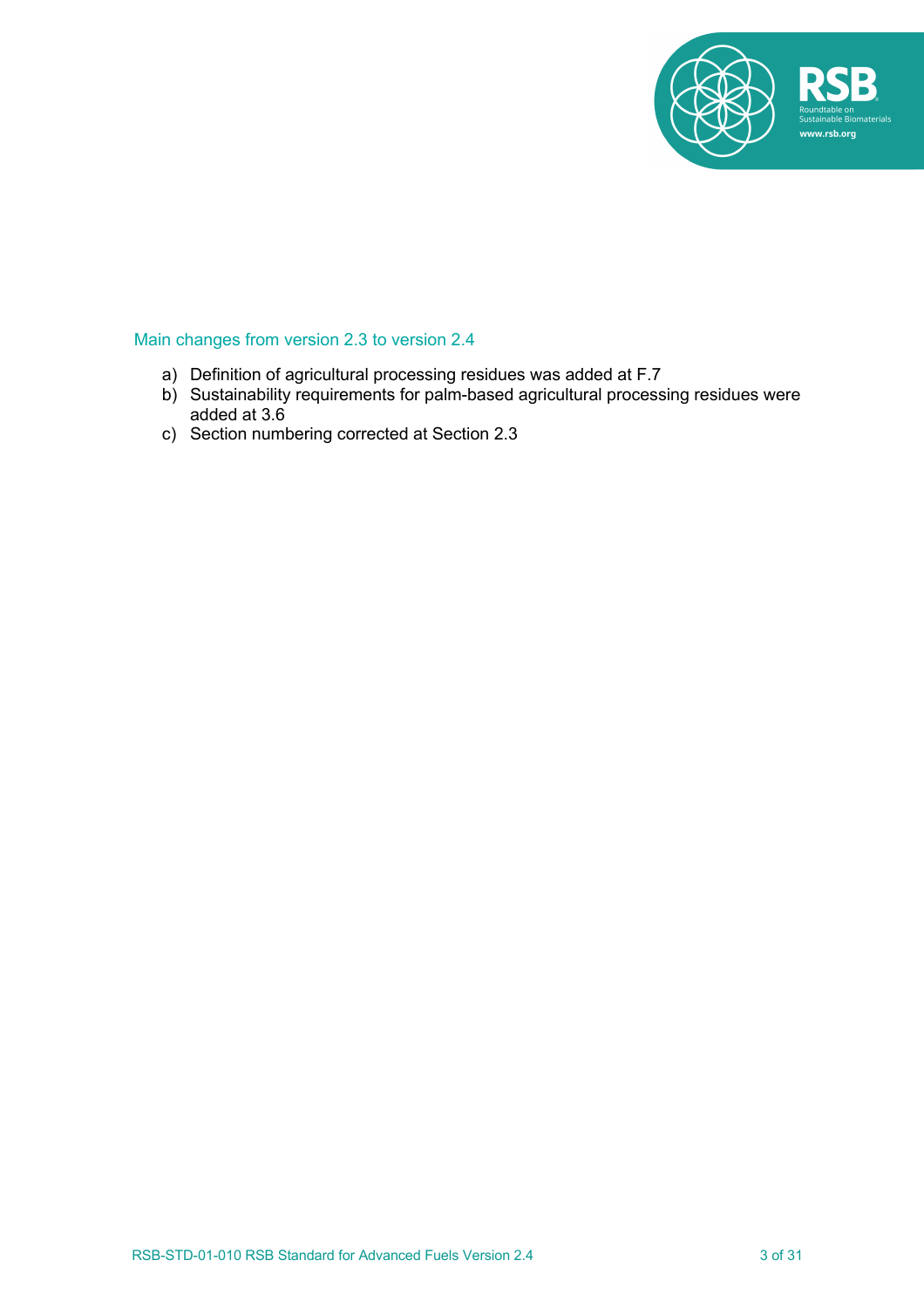

# **Contents**

| Feedstock-Specific Requirements For Harvesting Residues From Agriculture  21                 |  |
|----------------------------------------------------------------------------------------------|--|
|                                                                                              |  |
| Feedstock-Specific Requirements For Animal Fats, Oils And Other Animal Processing            |  |
| Feedstock-Specific Requirements For Production Residues From Industrial Processing           |  |
|                                                                                              |  |
| Feedstock-Specific Requirements For Co <sub>2</sub> And Precursors Contained In Flue Gas  26 |  |
| Pathway-Specific Requirements For Renewable Fuels Of Non-Biological Origin  26               |  |
|                                                                                              |  |
| Annex II: List Of Eligible Renewable Fuels Of Non-Biological Origin  28                      |  |
| Annex III: Determination Of Economic Value Ratio For Determination Of Production<br>Residues |  |
|                                                                                              |  |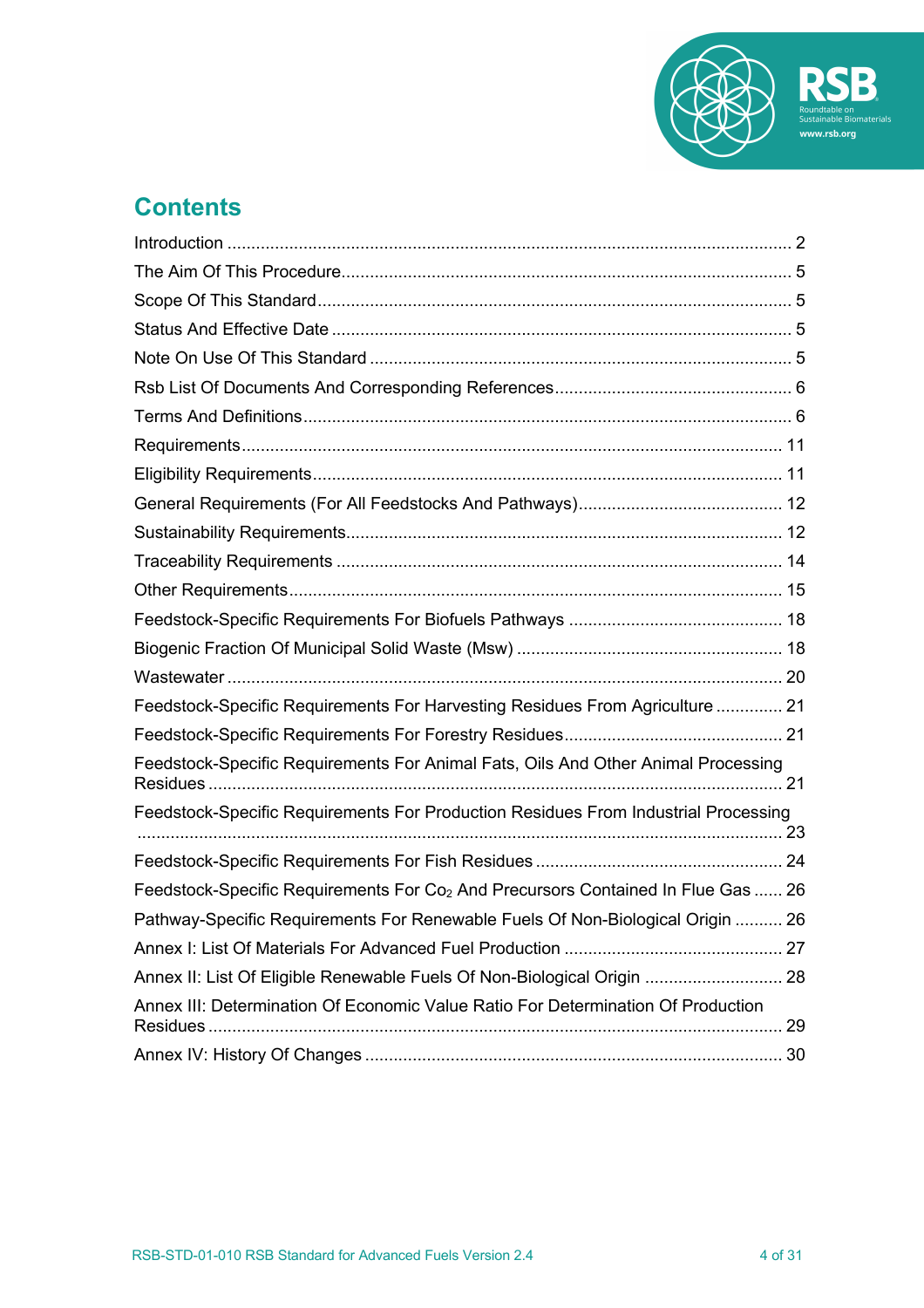

# **A. The aim of this procedure**

The intent of this standard is to ensure that the production and trading of advanced fuels and their intermediates are appropriately addressed within the RSB certification system, by ensuring that negative environmental, social and economic impacts related to their production are minimised and that the requirements upon Participating Operators are appropriate.

# **B. Scope of this standard**

This standard and the RSB standards mentioned in this document apply to any operation and operator:

- using end-of-life-products and production residues from agriculture, forestry, livestock, fishery or industrial production, and/or
- processing and/or any product generated from the processing, transformation or treatment of end-of-life-products and production residues, and/or
- using renewable electricity.

for the purpose of producing advanced fuels.

# **C. Status and effective date**

Version 2.4 of this RSB Standard shall be effective from 15 March 2022.

Any party can make comments on this document by writing to the RSB Secretariat. The Secretariat will undertake a regular review of this document every five years, or earlier if deemed necessary by the Secretariat or RSB Board of Directors. The review shall follow the Procedure for the Development and Modification of RSB Standards (RSB-PRO-15-001).

# **D. Note on use of this standard**

All aspects of this standard are considered to be normative, including the intent, scope, effective date, note on the use of this standard, references, terms and definitions, and requirements, unless otherwise stated. Users implementing this standard shall ensure that the intent of this standard is met. To ensure that the intent of this standard is met, users shall implement all of the requirements specified in this standard, and all additional measures necessary to achieve the intent of this standard.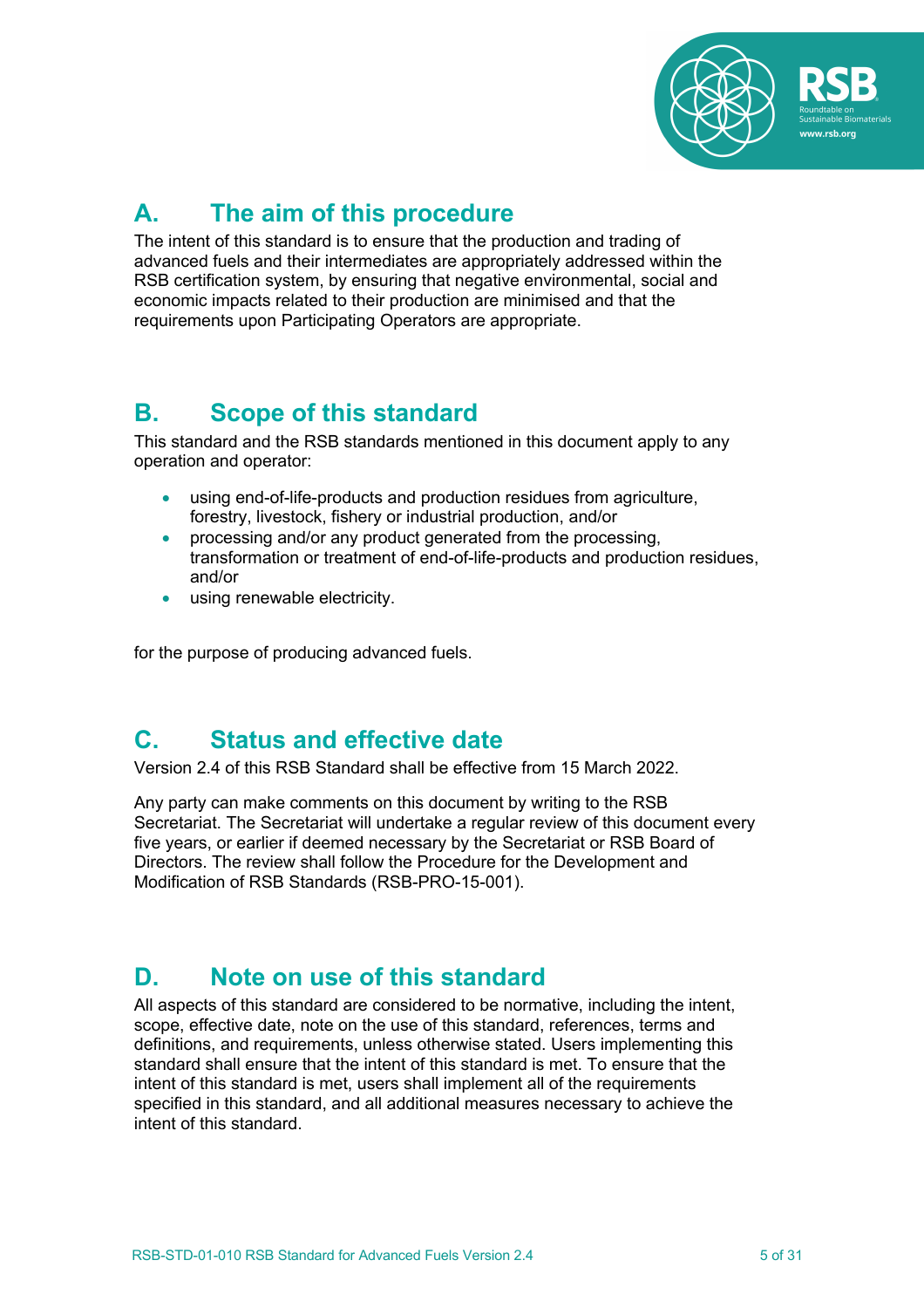

# **E. RSB List of documents and corresponding references**

Please see RSB List of Documents and References (RSB-DOC-10-001)

# **F. Terms and definitions**

For the purposes of this standard, the terms and definitions given in the RSB Glossary of Terms (RSB-STD-01-002) shall apply. Relevant terms as defined in RSB-STD-01-002 are:

F. 1. Biofuel

Fuel derived from biomass (adapted from ISO 13065).

F. 2. Biomass

Raw material of biological origin excluding material embedded in geological formations or transformed to fossilised material (Source: ISO 13065).

F. 3. Biomaterial

A product wholly or partly derived from biomass. Also known as bioproduct or bio-based product.

F. 4. First collector

Operator that receives end-of-life-products or production residues from points of origin.

F. 5. Point of origin

The generator, such as companies, farms, forest areas, residences, industries and commercial facilities of end-of-lifeproducts, production residues or other waste materials.

F. 6. Raw material

Primary or secondary material that is used to produce a product (Source: ISO 13065) Also known as feedstock.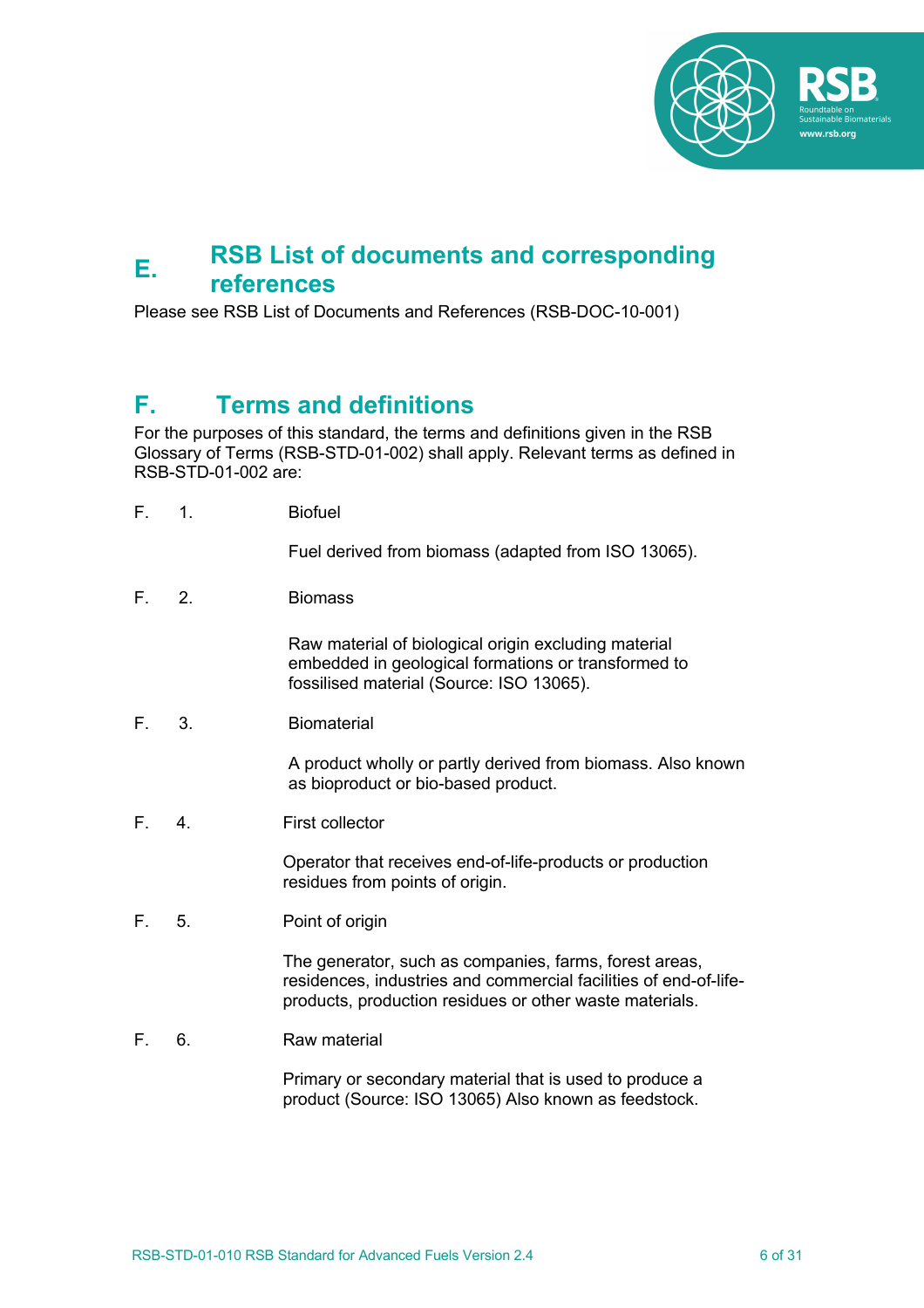

The following additional specific definitions apply:

F. 7. Agricultural Processing Residues

Residues that are directly generated by first processors of agricultural crops (e.g. husks, shells), and that do not include residues produced on-farm (defined instead as agricultural residues) or from further downstream processing (defined instead as industrial processing residues).

F. 8. Animal fats, oils and other animal processing residues

Secondary products derived from livestock (e.g. cattle, swine, sheep) and poultry (e.g. chickens, turkeys, geese) processing, e.g. tallow, lard, poultry fat. These are usually collected out of the slaughtering and/or rendering processes. These fats can be used to produce biofuels or biomaterials. Can include other residues from animal processing e.g. bone meal or offal.

F. 9. Biogenic municipal solid waste (BMSW)

The biogenic fraction of municipal solid waste, i.e. materials derived from renewable biomass resources, including but not limited to crop residues, food residues, wood residues, paper, cardboard, textiles, grasses, and aquatic plants. The BMSW does not include materials derived from petrochemical resources (e.g. plastics).

F. 10. End-of-life product

Material with low economic value that the holder discards or intends or is required to discard and that was not primarily produced or intended for the production of advanced fuels or advanced products and has reached the end of its intended supply chain, as it has been consumed, used, spoiled etc. End-of-life products eligible under this standard are specified in Annex I.

F 11 Fish residues

Secondary products derived from the aquaculture, fishing and processing of fish. Oil can be extracted from the fish residues and it can be used to produce biodiesel among other uses

F. 12. Municipal solid waste (MSW)

For the purpose of this standard, municipal solid waste is an end-of-life product and includes: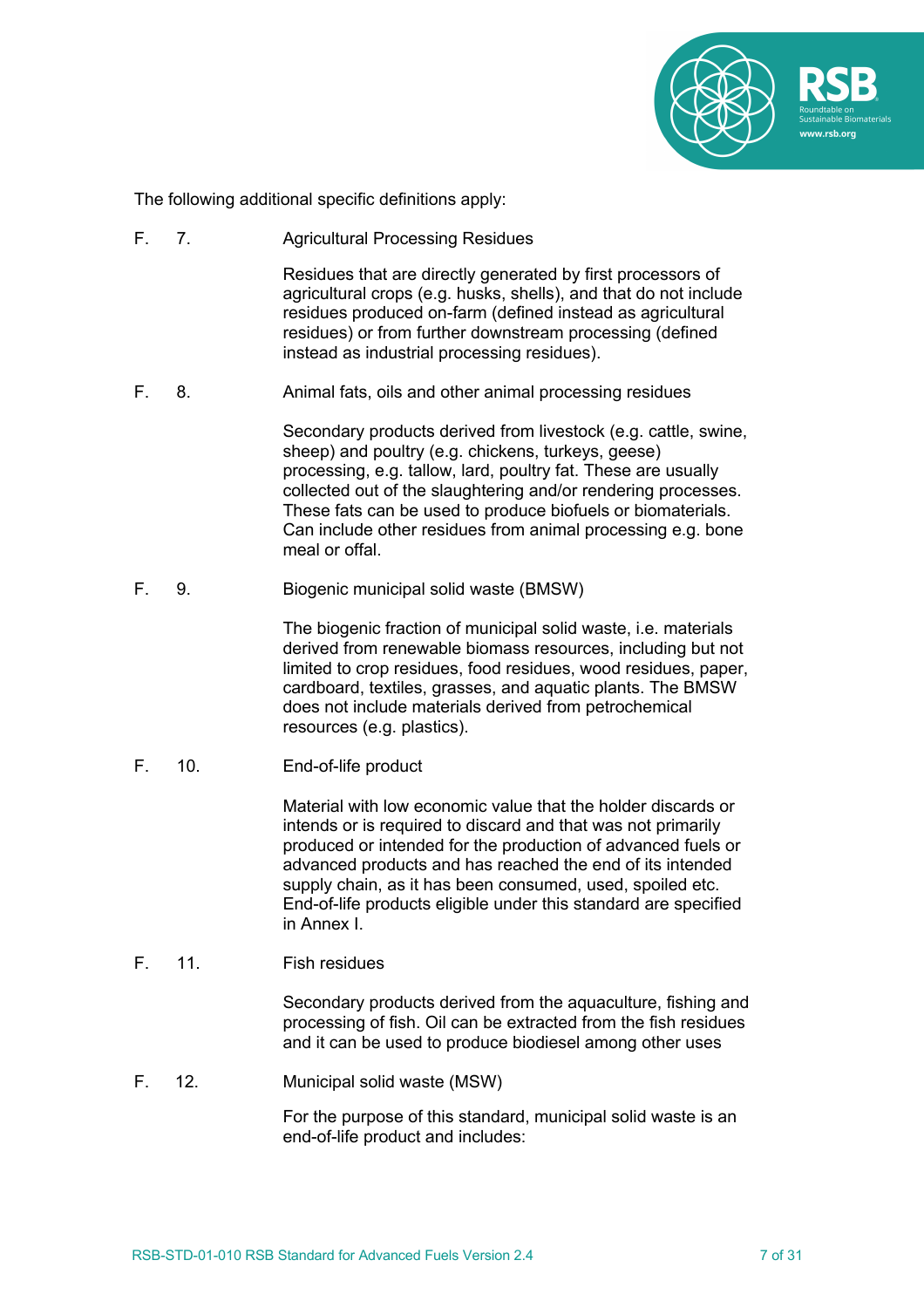

- Waste materials originating from households and waste that is similar in nature and composition, originating from commerce and trade, small businesses, office buildings and institutions, including but not limited to materials such as paper, food scraps, yard trimmings, plastics, metals, rubber, leather, textiles, wood, and glass.
- Waste materials from selected municipal services, including but not limited to waste from park and garden maintenance, waste from street cleaning services (street sweepings, the content of litter containers, market cleansing waste), if managed as waste.
- Construction and demolition waste including but not limited to wood (from buildings), plastics, salvaged building components (doors, windows, and plumbing fixtures), and trees, stumps and earth from clearing sites.

For the purpose of this standard, municipal solid waste excludes:

- Waste sludge from sewage network and treatment<br>• Industrial waste
- Industrial waste
- Special waste requiring separate disposal by law
- Hazardous waste requiring separate disposal by law
- F. 13. Production residues

Material that is a secondary product of a process which is inelastic in supply and that has an economic value ratio of ≤ 5% with respect to the sum of primary product(s), co-products and other by-products generated from the same production process.

*Please note*: The methodology to assess if production residues are eligible under this standard is defined in Section G.1.

F. 14. Recyclable material

Material such as glass, paper, metal, plastic, textiles and electronics that

- a) can be diverted from the waste stream through regionally established recycling programmes that are available to a significant portion of the consumers or communities in the region of operation, and
- b) are cost-effectively collected, processed, and returned to use in the form of raw materials and products.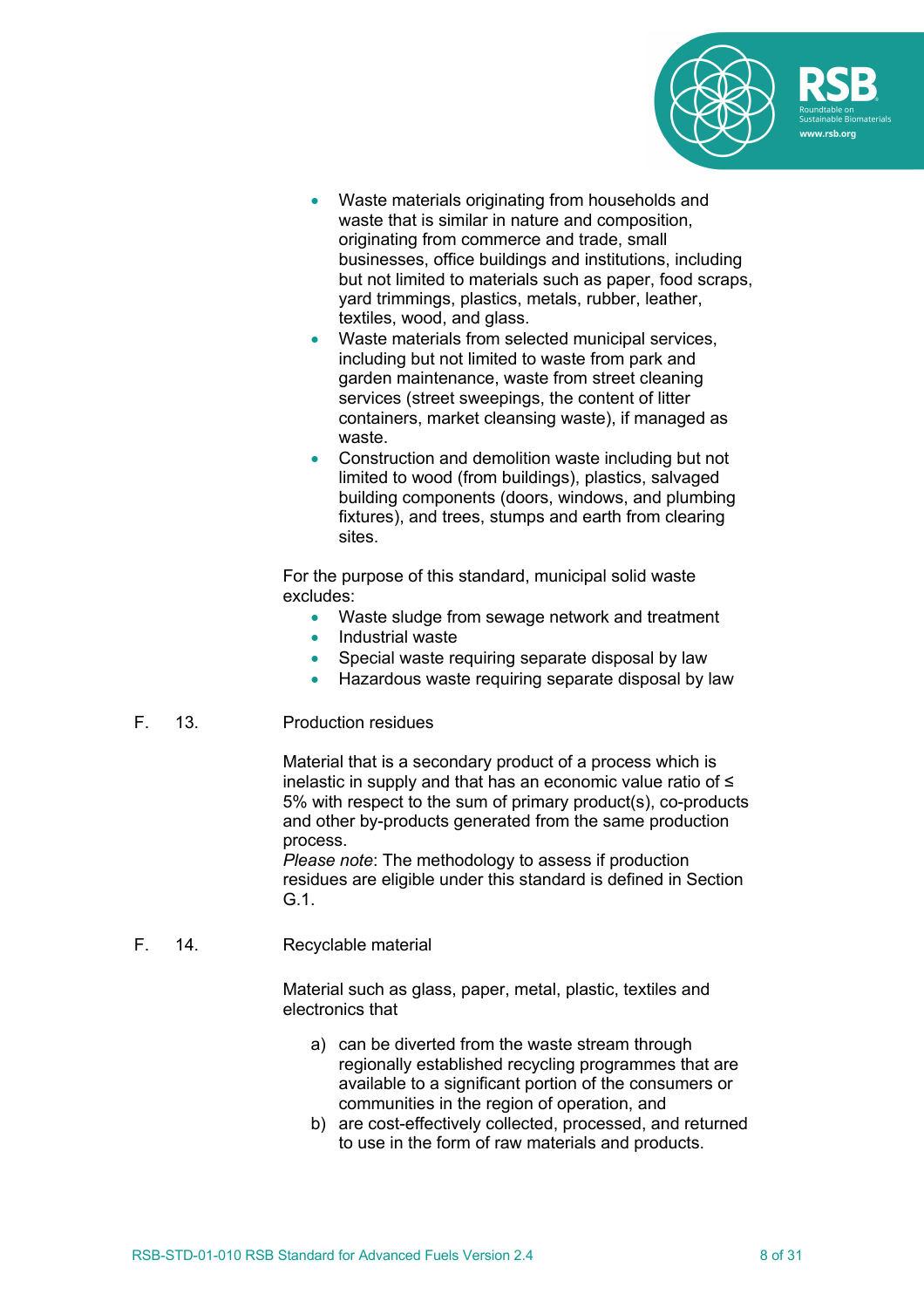

(Adapted from ISO 14021 and FTC Green Guides, 260.12).

F. 15. Renewable fuels of non-biological origin

Liquid or gaseous fuels other than biofuels whose energy content comes from renewable energy sources other than biomass (adapted from COM (2016) 767 final/2).

F. 16. Used cooking oil (UCO)

Any type of vegetable and animal oils and fats used for cooking purposes and collected from food processing activities after being used, including but not limited to restaurants, food manufacturers, households, industrial deep fryers, etc.

F. 17. Recycled carbon fuels

Liquid or gaseous fuels produced from waste, residue streams of non-biogenic origin, including waste-processing gases and exhaust gases of non-biogenic origin which are produced as unavoidable and unintentional consequence of the production process (adapted from: EU 2016/0382 (COD)).

Please note that waste-processing gases also refer to waste gases from industrial processes.

F. 18. Wastewater

Includes domestic wastewater, industrial wastewater and sludge.

F. 18. 1. Domestic wastewater

Wastewater from residential settlements and services, which originates predominantly from the human metabolism and from household activities (Source: European Union  $(91/271/ECC)^2$ ).

F. 18. 2. Industrial wastewater

Wastewater which is discharged from premises used for carrying on any trade or industry, other than domestic wastewater and run-off rain water, and which does not contain any co-product, by-product or

<sup>2</sup> Council Directive 91/271/EEC of 21 May 1991 concerning urban waste-water treatment: http://eurlex.europa.eu/LexUriServ/LexUriServ.do?uri=CELEX:31991L0271:EN:HTML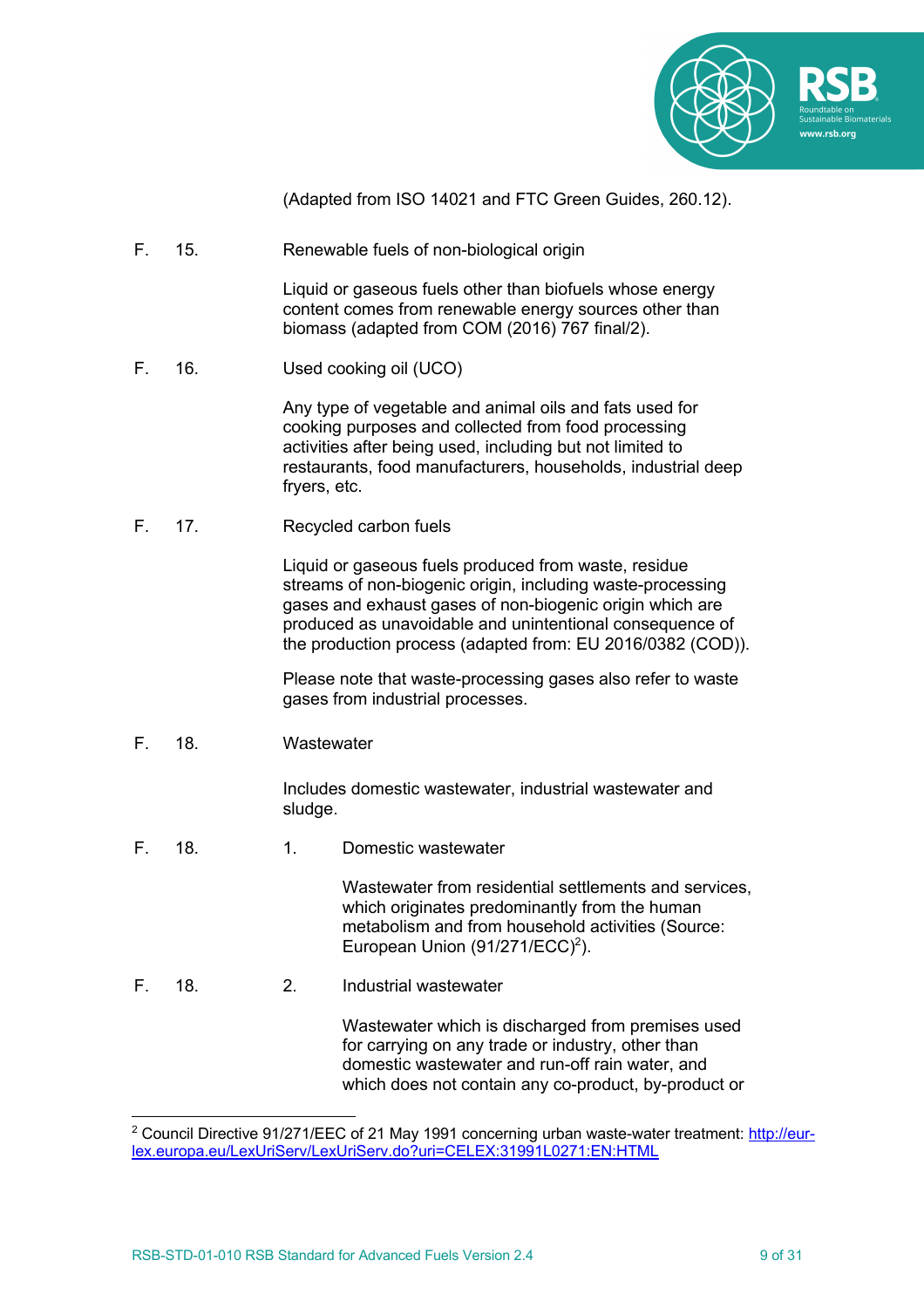

residue with market value (Source: European Union (91/271/ECC)).

F. 18. 3. Sludge

Residual sludge, whether treated or untreated, from wastewater treatment plants (Source: European Union (91/271/ECC)).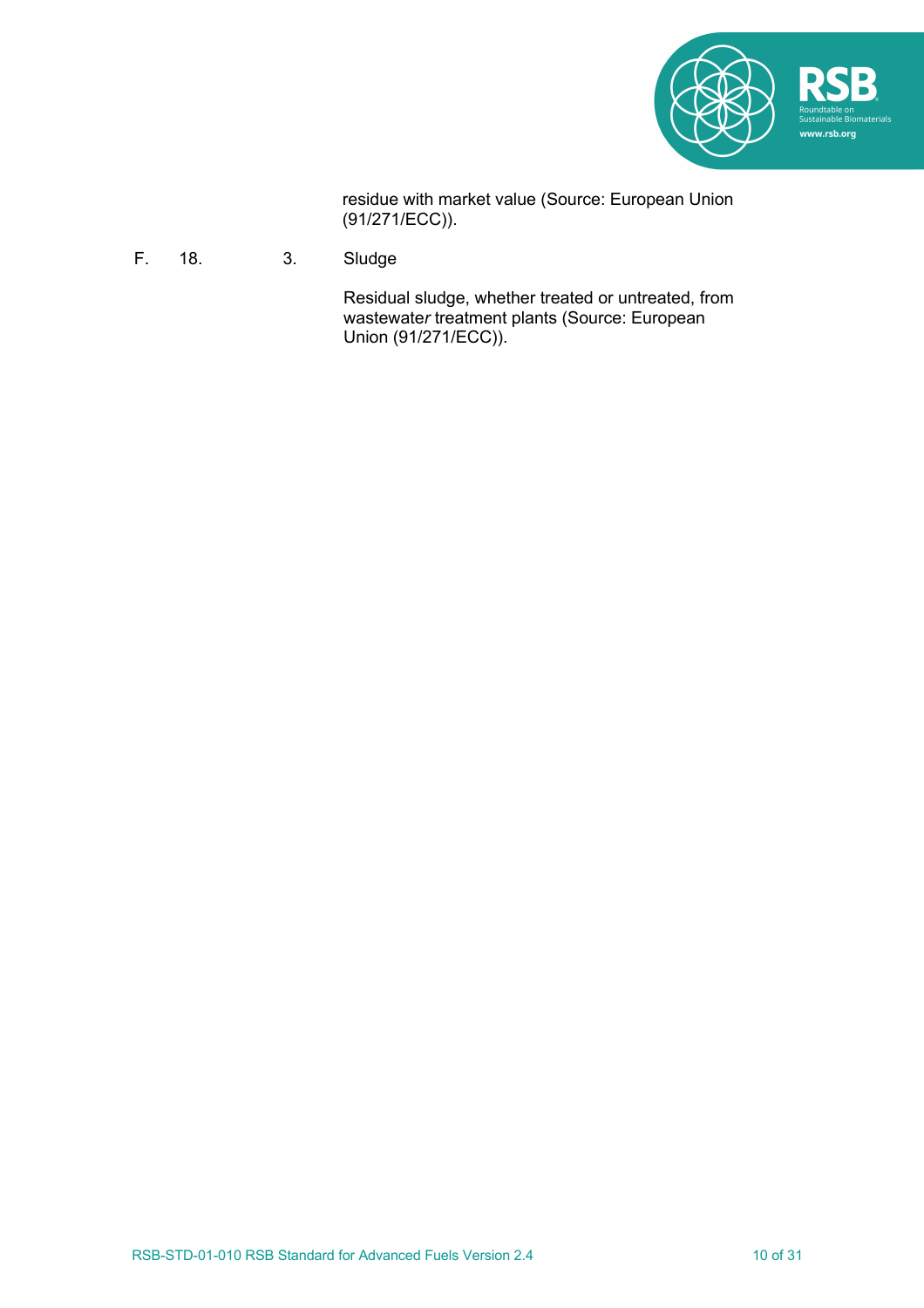

# **G. Requirements**

# **1. Eligibility Requirements**

- 1. 1. Feedstocks listed in
	- Annex I, Category 1 (End-of-life products of biogenic origin)
	- Annex I Category 3 (End-of-life products of non-biogenic origin), and
	- Annex II (Renewable fuels of non-biological origin)

are eligible for certification.

*Please note*: Notwithstanding the eligibility of materials, auditors are required to verify the material type and conduct a plausibility check of the amount. See RSB Procedure for Certification Bodies and Auditors (RSB-PRO-70) for further information on the auditing and certification process.

- 1. 2. Feedstock listed in Annex I, Category 2 (Production residues) shall be eligible under this standard if it meets the following eligibility requirements:
	- a) It is a secondary product of a process which is inelastic in supply where even if the market value of the product increases one would not expect more of it to be produced from the process, i.e. the percentage change in the quantity supplied divided by the percentage change in price is less than one.

AND

b) It has an economic value ratio of ≤5% with respect to the primary product(s), co-products and other by-products generated from the same production process, after covering additional production costs occurring at the point of origin after its production (see annex for the calculation of the economic value ratio).

Operators shall provide evidence that the requirements G.1.2.a) and G.1.2.b) are met either at the level of the point of origin, at the regional level, or at the global level.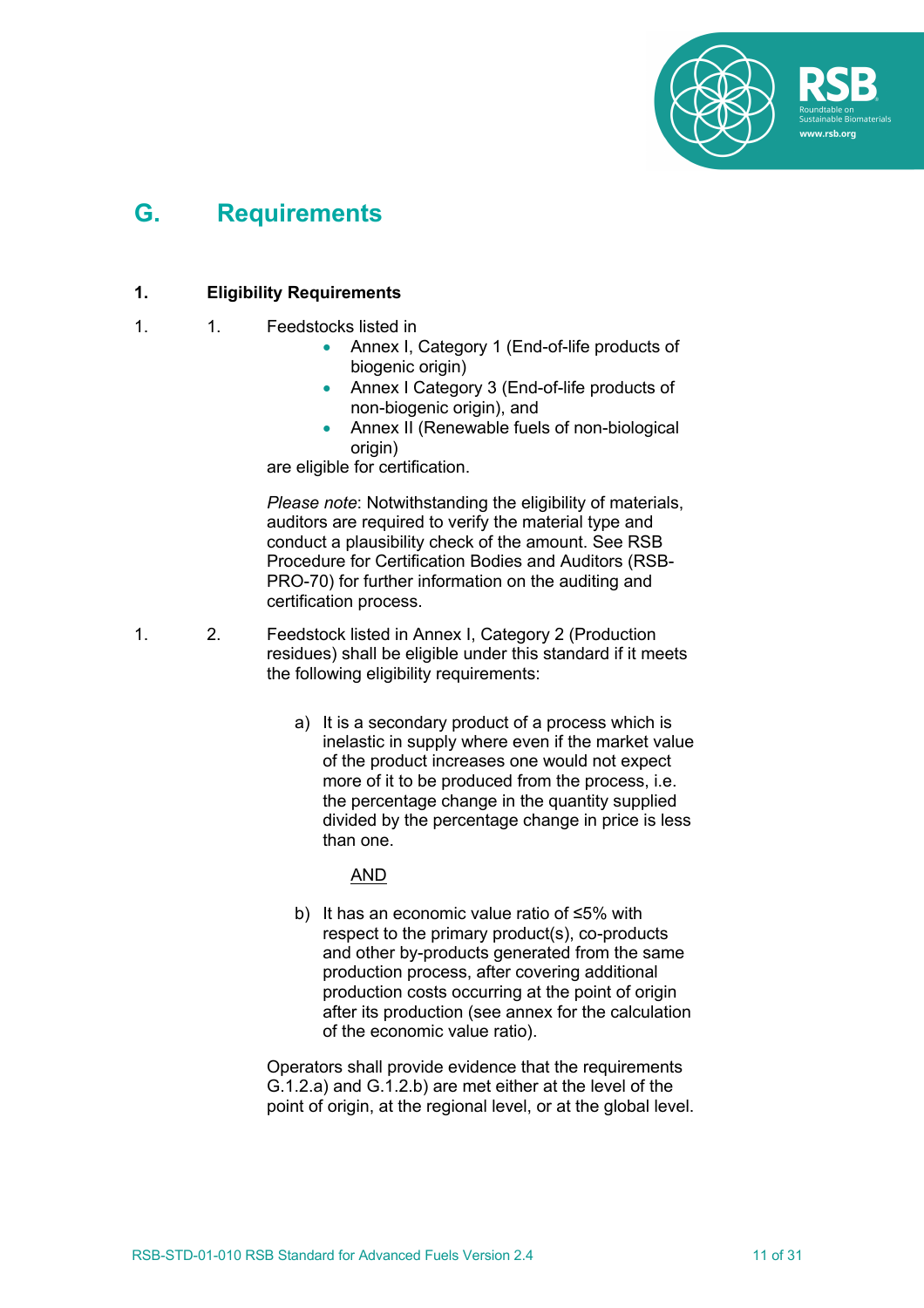

Feedstock that is certified as eligible at the time of the certification audit, and changes its status because of price increases, shall be eligible for the certified operator for a further ten years from the date of the status change. In the case that a certified operator expands the supplier base beyond the scope of the initial eligibility assessment (e.g. by adding a region that was not covered by the initial assessment), a new eligibility assessment shall be conducted to verify that the eligibility requirements are met.

*Please note*: Auditors are required to verify the information provided on a sample basis at the point of origin. See RSB Procedure for Certification Bodies and Auditors (RSB-PRO-70) for further information on the auditing and certification process.

1. 3. Feedstock that is not included in Annex I-III can be added subject to the approval by the RSB Board of Directors.

### **2. General Requirements (For all feedstocks and pathways)**

### **2. 1. Sustainability Requirements**

2. 1. 1. With the exception of Principle 6 and Principle 8, the RSB Principles & Criteria (RSB-STD-01-001) and related documents (i.e. guidelines, glossary, guidance and indicators) shall apply to any processing facility from the first collector onward*s*.

> *Please note:* Operators only conducting mechanical processing are not considered a processing facility.

- 2. 1. 2. Principle 3 (Greenhouse Gas Calculation) applies to any operator in the chain of custody starting with the collection at the point of origin onwards.
- 2. 1. 3. In addition, advanced fuel producers may voluntarily report on indirect emissions that may have been created by the diversion of end-of-life-products or residual feedstocks to the eligible product.

The reporting shall be separate from the Greenhouse Gas Calculation. The operator shall either

a) report that the feedstock meets the requirements of the RSB Low iLUC Risk Biomass Criteria and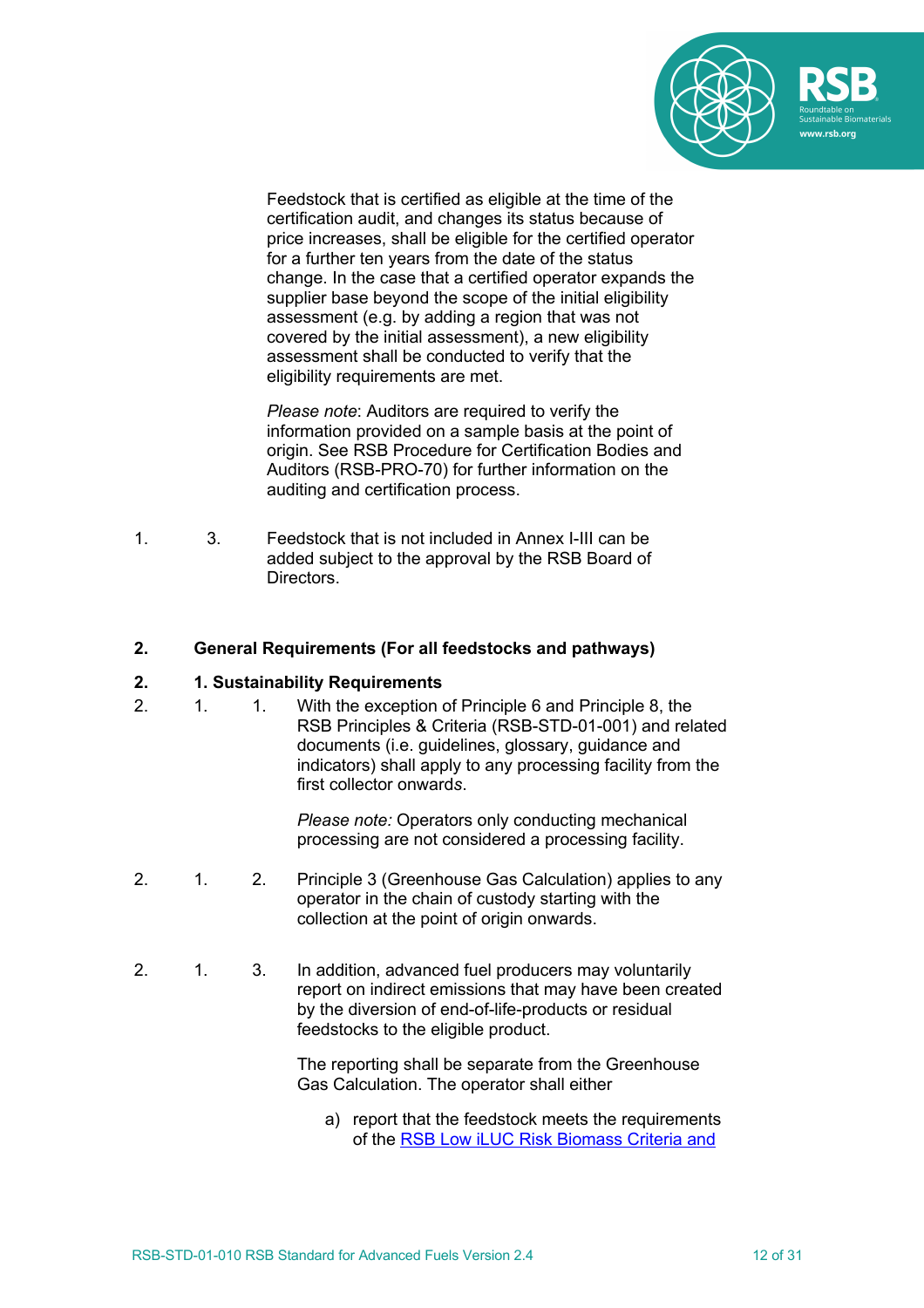

### Compliance Indicators (RSB-STD-04-001), category "Waste and Residues"

- or
- b) report on the estimated displacement emissions risk level by following the RSB methodology for estimating displacement emissions.

Please note: RSB aims to support fuels with significant GHG emission reduction potential. Displacement emissions may occur when a feedstock is diverted from an existing use to advanced fuel production and therefore must be considered. The RSB adopted a methodology for estimating displacement effects in 2018 and is currently conducting a pilot phase to better understand the practicality of the methodology and uncertainty of the results. During this pilot phase, the application of this requirement G.2.1.2.2. is voluntary. In 2021, the RSB General Assembly will decide on any necessary updates of the methodology as well as whether the displacement assessment should be obligatory or voluntary.

- 2. 1. 4. Whenever operators who use fossil or bio-based end-oflife products or production residues can demonstrate that the carbon stored in those waste- or residue-based materials would ultimately be emitted into the atmosphere as local  $CO<sub>2</sub>$  emissions (e.g. incineration of MSW) in the absence of utilisation (i.e.in the baseline scenario), the operator may
	- a) calculate the GHG emissions that will be avoided compared to the baseline scenario, and
	- b) deduct the avoided emissions from the GHG value of the final product.

For simplification reasons, the operator may also set the emissions of the fuel in use at zero instead of calculating and deducting avoided emissions from the final GHG value.

Operators who account for avoided GHG emissions shall:

- a) Disclose that avoided emissions outside of the production process were considered;
- b) Specify the baseline scenario;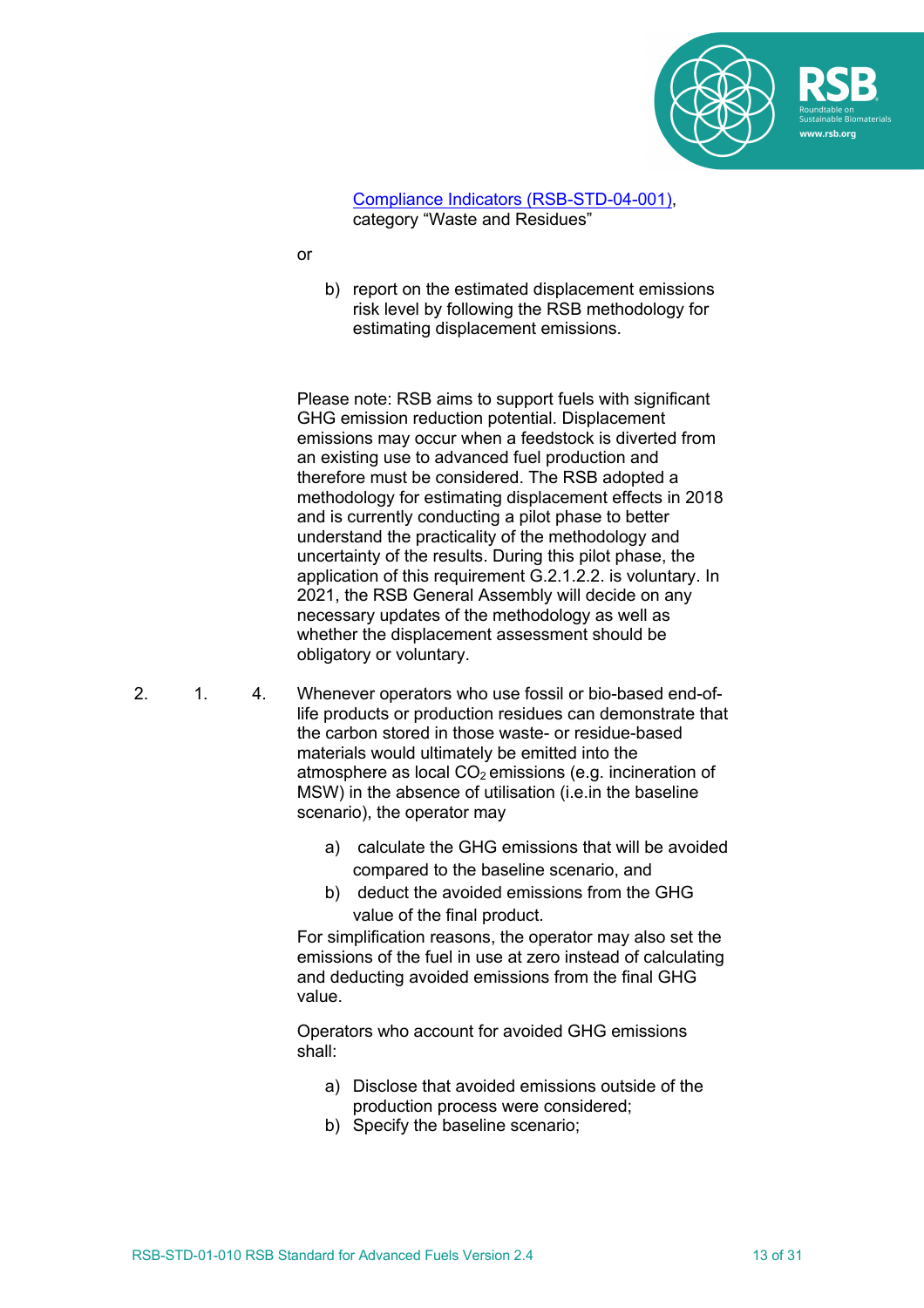

- c) Not state or imply that the GHG calculation was done in accordance with ISO 14067 or any other carbon footprint standard that does not include the option to account for avoided emissions.
- 2. 1. 5. Principles 6 and 8 do not apply to processing facilities.
- 2. 1. 6. Feedstock-specific requirements apply (see section "Feedstock-specific requirements").

## **2. 2. Traceability requirements**

- 2. 2. 1. The RSB Chain of Custody Standard (RSB-STD-20-001) applies to any operator in the supply chain from the first collector onward.
- 2. 2. 2. RSB Participating Operators (POs) shall ensure that
	- a) all the collectors and aggregators in their supply chain, including first collectors, maintain a mass balance system, for each individual material included in the scope of certification and
	- b) all organisations in their supply chain are contractually obliged to provide the information as specified in clause G.2.2.4, for all end-of-life and production residues, which are part of the PO's certification scope.
- 2. 2. 3. First collectors shall have supporting evidence back to the point of origin of the material, which shall be available for the auditors to verify. Supporting evidence may include, for example, evidence of collection from specific restaurants or renders. The name of the specific feedstock shall be on all documentation.
- 2. 2. 4. Organisations in the supply chain aggregating and/or forwarding end-of-life products and production residues, shall maintain both procurement management and mass balance systems, including the following:
	- 1. A list of all end-of-life products and production residues suppliers with whom the organisation is currently engaged. The list of suppliers shall be updated regularly and contain the following information:
		- Legal name of the supplier;
		- Physical address and phone number of supplier;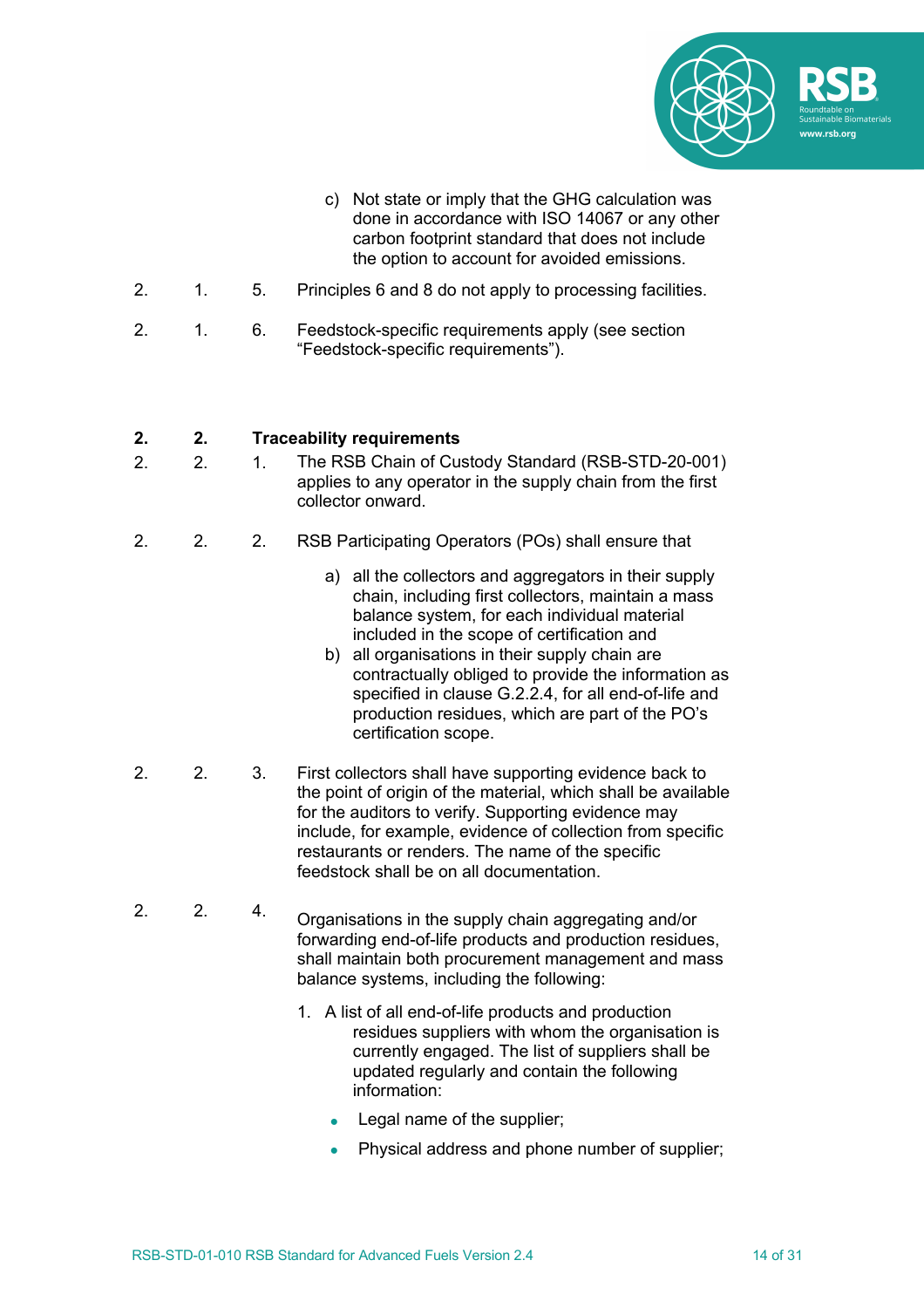

- Contact name.
- 2. Acquisition data, on a physical volume or weight basis, associated with each individual listed supplier, by quarter. This may include both purchased and otherwise collected/acquired endof-life product, and production residues
- 3. A contractual requirement that all suppliers shall provide the necessary information on type of material, country of origin on a physical volume or weight basis for all consignments.
- 4. Sales data on a physical volume or weight basis for the end-of-life products and production residues for the previous 12-month period.
- 5. A procedure for demonstrating that end-of-life products and production residues acquired are in mass balance with end-of-life products and production residues sold, or kept in stock, every quarter, over the course of the preceding year, for all categories of material handled by the organisation.
- 6. Where the organisation aggregates or forwards endof-life products and production residues, the nationally compliant documentation, stating the type of material and the country of origin, shall be passed on with each consignment sold.

## **2. 3. Other Requirements**

The following RSB Standards apply to any operator in the supply chain from the first collector onward:

- 2. 3. 1. RSB Chain of Custody Standard (RSB-STD-20-001)
- 2. 3. 2. RSB Standard on Communication and Claims (RSB-STD-50-001)
- 2. 3. 3. RSB Standard for Participating Operators (RSB-STD-30- 001)
- 2. 3. 4. RSB Standard for Risk Management (RSB-STD-60-001)
- 2. 3. 5. RSB GHG Calculation Methodology (RSB-STD-01-003- 01)
- 2. 3. 6. RSB Fossil Fuel Baseline Calculation Methodology (RSB-STD-01-003-02)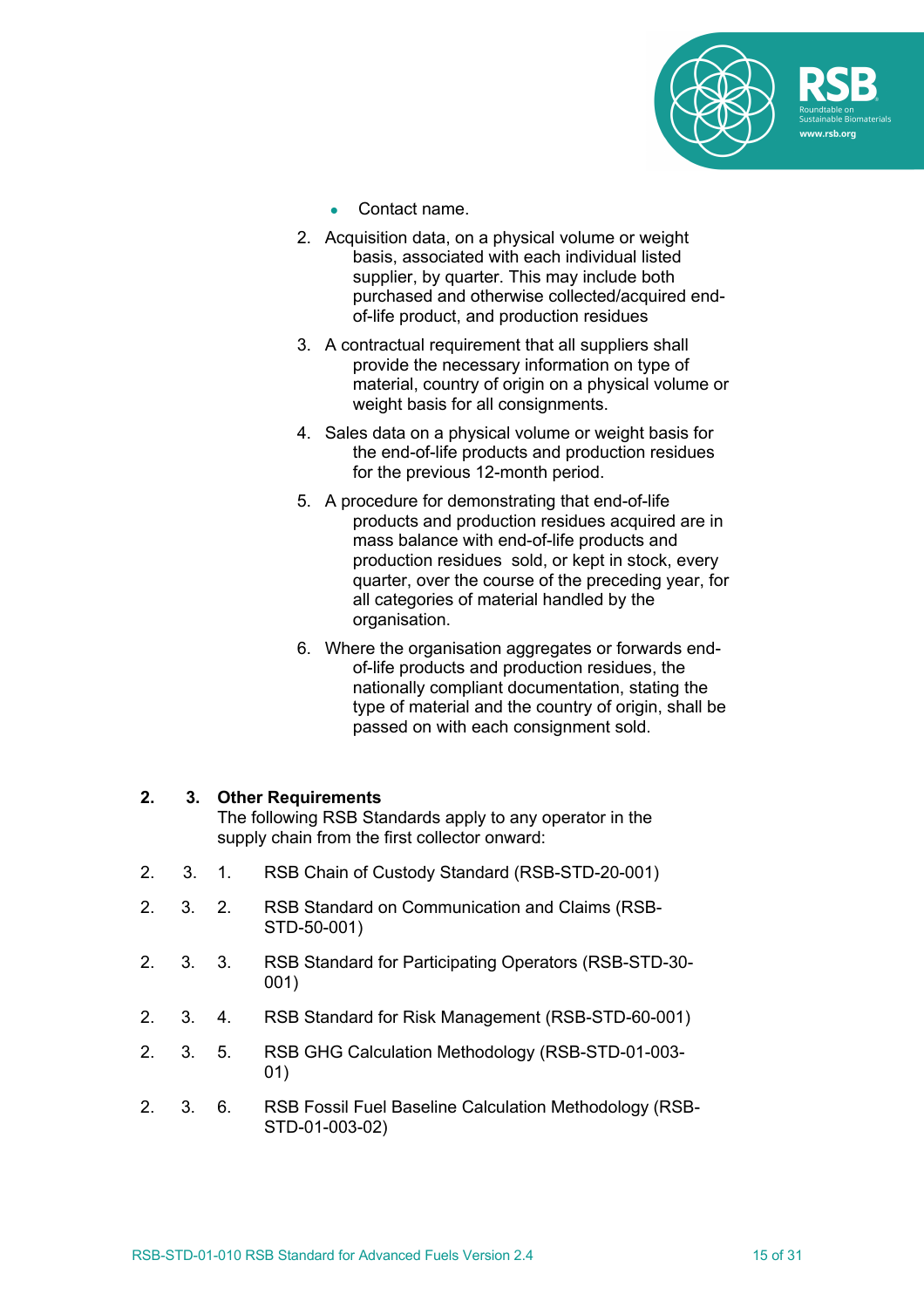

2. 3. 7. RSB Procedure for Certification Bodies and Auditors (RSB-PRO-70-001) for auditing and certifying operators

### *2.* **4. Requirements for blending and/or co-processing fossil and biogenic fuels**

*Please note*: For blending fossil and biogenic substance in the context of the processing or production of bioproducts, the specific requirements of the RSB Standard for Advanced Products (RSB-STD-02-001) shall apply.

2. 4. 1. If fuels or intermediates from biogenic sources are blended or co-processed with fossil materials, the operator shall document quantities from biogenic sources separately from quantities from fossil sources.

> *Please note*: Instead of documenting biogenic and eligible non-biogenic fractions separately (for example in the case of MSW), the alternative claim "RSB-Compliant Low Carbon Fuel" or "RSB-Compliant Advanced Fuel" can be made for fuel that is derived partly from biogenic material and partly from eligible fossil material.

- 2. 4. 2. For documenting biogenic and non-biogenic fractions, the operator shall either:
	- a) determine the attributed bio-based proportion of the product by using a mass balance, or
	- b) determine the biogenic carbon content using the radiocarbon method.

In the event that the state where the product is intended to be marketed has defined deviating requirements, these requirements shall apply to ensure the acceptance of the product in the final market.

- 2. 4. 3. Operators using the mass balance shall:
	- 1. Determine the quantity of the blended or coprocessed output with a "bio" characteristic by accounting for the following:
		- a) the quantity of biogenic feedstock (processing) or fuel (trading/distributing), and
		- b) the material-specific conversion factor of the process or process sequences.

*Please note*: Biogenic and non-biogenic feedstocks might have different conversion efficiencies. The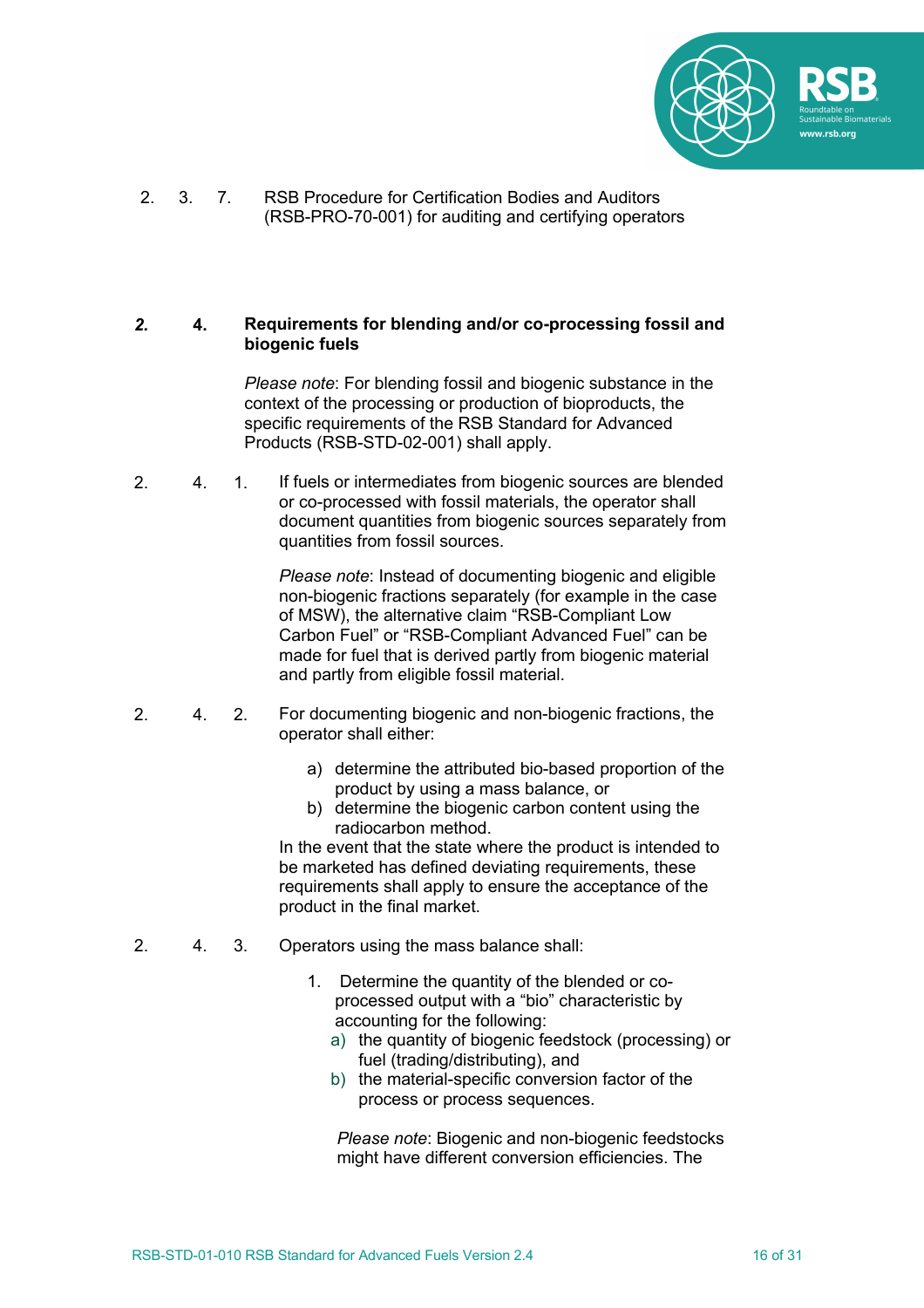

material-specific conversion factors do have to take these differences into account.

- 2. Keep the mass balance material specific. It is not permitted to transfer the "bio" characteristic from one type of material to another type of material.
- 3. Keep the mass balance site specific or specific to a network of interconnected plants and sites.
- 4. Ensure that balance is achieved at the end of the balancing period. The operator may apply a balancing period of up to 3 months. Within the balancing period, a deficit of a "bio" characteristic might occur. A positive balance may be reported into the next balancing period if the corresponding amount of material in still in stock.
- 2. 4. 4. Operators that determine the biogenic carbon content using the radiocarbon method shall apply either the standard CEN/TS 16640 or ASTM D6866 and choose one of the three test methods described therein (i.e. Method A: Proportional scintillation-counter method; Method B: Betaionisation; Method C: Accelerator mass spectrometry). The operator shall follow the rules for calculating the biogenic carbon content based on the test result as described in CEN/TS 16440 or ASTM D6866.

Operators shall implement a sampling procedure that is adequate to ensure that samples are representative of the material or the product.

### **2. 5. Requirements for blending and/or co-processing fossil fuels with fuels from eligible fossil sources**

- 2. 5. 1. If fuels or intermediate products from eligible fossil sources (see Annex I, e.g. waste plastics) are blended or coprocessed with fuels or intermediate products from fossil not-eligible sources (e.g. petroleum), the operator shall document quantities of products from eligible sources separately from products from not-eligible fossil sources.
- 2. 5. 2. For documenting eligible and not-eligible fossil fractions, the operator shall determine the attributed eligible fossil proportion of the product by using a mass balance.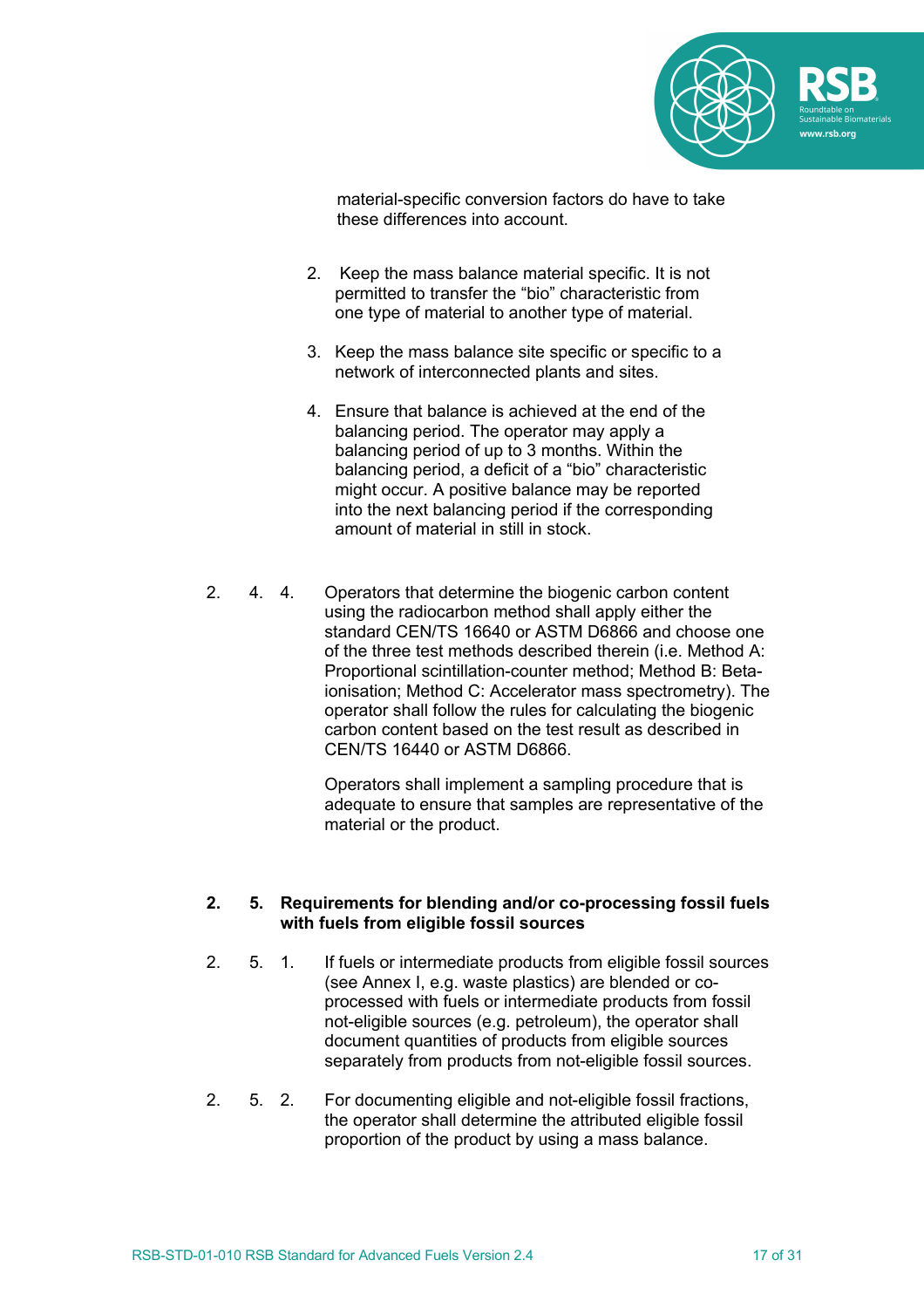

Operators shall:

- 1. Determine the quantity of the blended or coprocessed eligible output by accounting for the following:
	- a) the quantity of eligible feedstock (processing) or product (trading / distributing), and
	- b) the material-specific conversion factor of the process or the process sequences in the case of chemical processes.

*Please note*: Eligible and non-eligible fossil feedstocks might have different conversion efficiencies. The material specific conversion factors have to take these differences in conversion efficiencies into account.

- 2. Keep the mass balance material specific. It is not permitted to transfer the eligible characteristic from one type of material to another type of material.
- 3. Keep the mass balance site specific or specific to a network of interconnected plants and sites.
- 4. Ensure that balance is achieved at the end of the balancing period. The operator may apply a balancing period of up to three months. Within the balancing period, a deficit of an "eligible" characteristic might occur. A positive balance may be reported into the next balancing period if the corresponding amount of material in still in stock.

## **3. Feedstock-specific requirements for biofuels pathways**

## **3. 1. Biogenic fraction of municipal solid waste (MSW)**

The operator shall ensure that:

- (a) Only the biogenic fraction of municipal solid waste is considered to produce RSB Biofuel or RSB Bio-based product, based on representative sampling done at least once every year.
- (b) The municipal solid waste is processed into a feedstock consistent with the scope of the operator's certification, removing to the extent that it is economically and physically practical: recyclable material, hazardous material, infectious material or pollutants.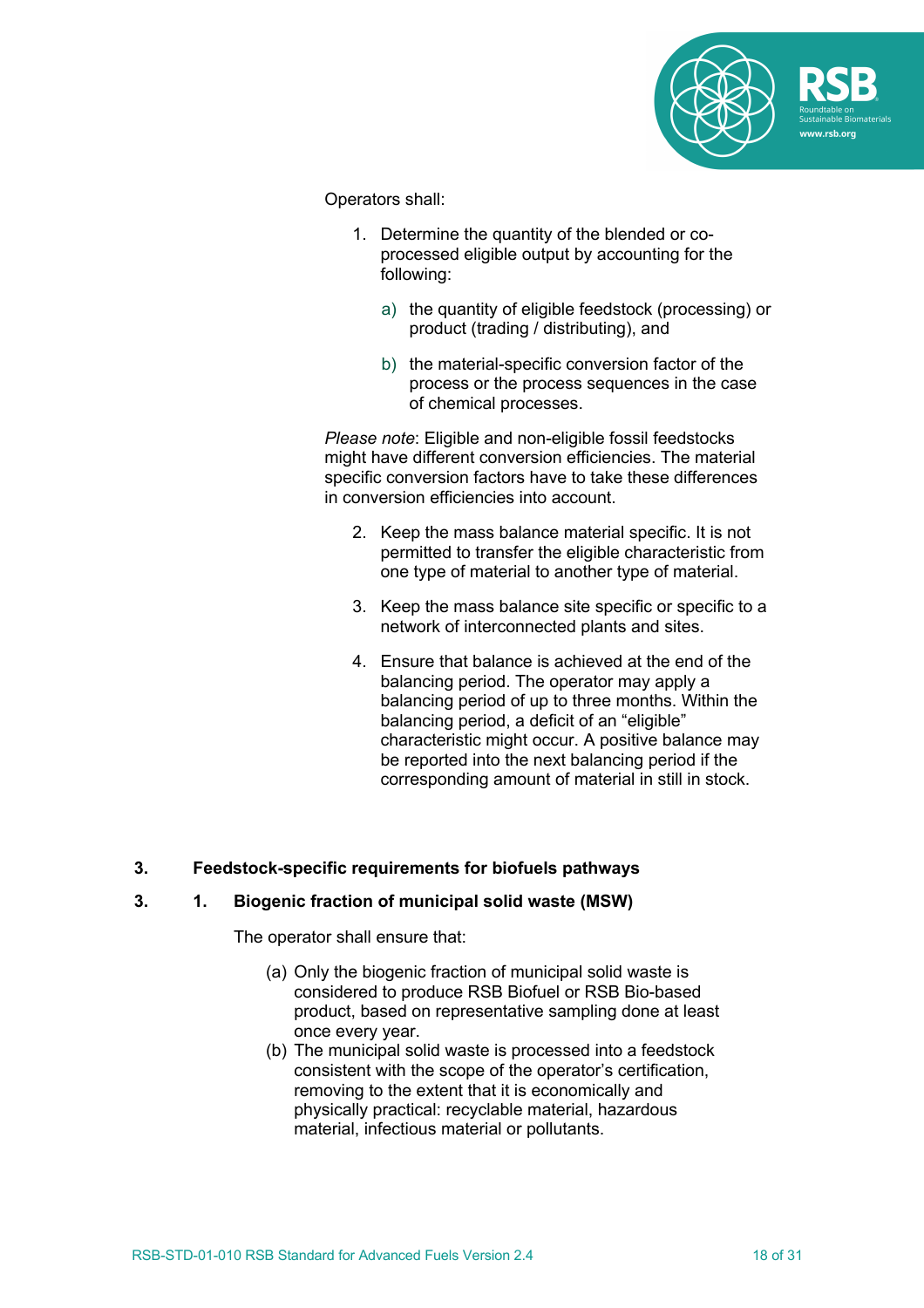

*Please note:* Materials derived from the waste stream, which is or can be composted, are not considered recyclable in this context.

Should the alternative fate of the MSW be landfill if not used for the production of certified products, operators may calculate avoided landfill greenhouse gas emissions. Avoided landfill greenhouse gas emissions may be subtracted from the total greenhouse gas emissions of the fuel, and shall be calculated following one of the following methodologies:

- California Environmental Protection Agency: Air Resources Board: Proposed Low Carbon Fuel Standard (LCFS) Pathway for the Production of Biomethane from High Solids Anaerobic Digestion (HSAD) of Organic (Food and Green) Wastes. Staff Report. June 28, 2012, Version 1.0. Chapter VIII a. Carbon Credit for Avoided Emissions.
- United States Environmental Protection Agency: ENVIA Energy, LLC Request for Fuel Pathway Determination under the RFS Program. May 8, 2015.
- Intergovernmental Panel on Climate Change (IPCC): 2006 IPCC Guidelines for National Greenhouse Gas Inventories, Volume 5 Waste, Chapter 3: Methodology for estimating landfill emissions.

Avoided landfill emissions shall not apply in the case that the MSW is displaced from any other use for the production of fuels or materials (e.g. incineration for electricity production purposes).

### **Guidance**

It is not necessary for households, commerce and any other operators generating MSW to demonstrate compliance with the RSB standards. Compliance with the RSB standards must be demonstrated (through a third-party audit process) from the first collector onward.

Examples of first collectors include, but are not limited to:

- A private or a municipal landfill
- A mechanical biological treatment (MBT) plant where recyclable and organic elements (BMSW), wastewater and refuses are separated from bulk MSW.
- A warehouse or equivalent site where MSW or BMSW is aggregated, either formally by or on behalf of municipal authorities, or informally by trash and refuse collectors, retailers or wholesalers.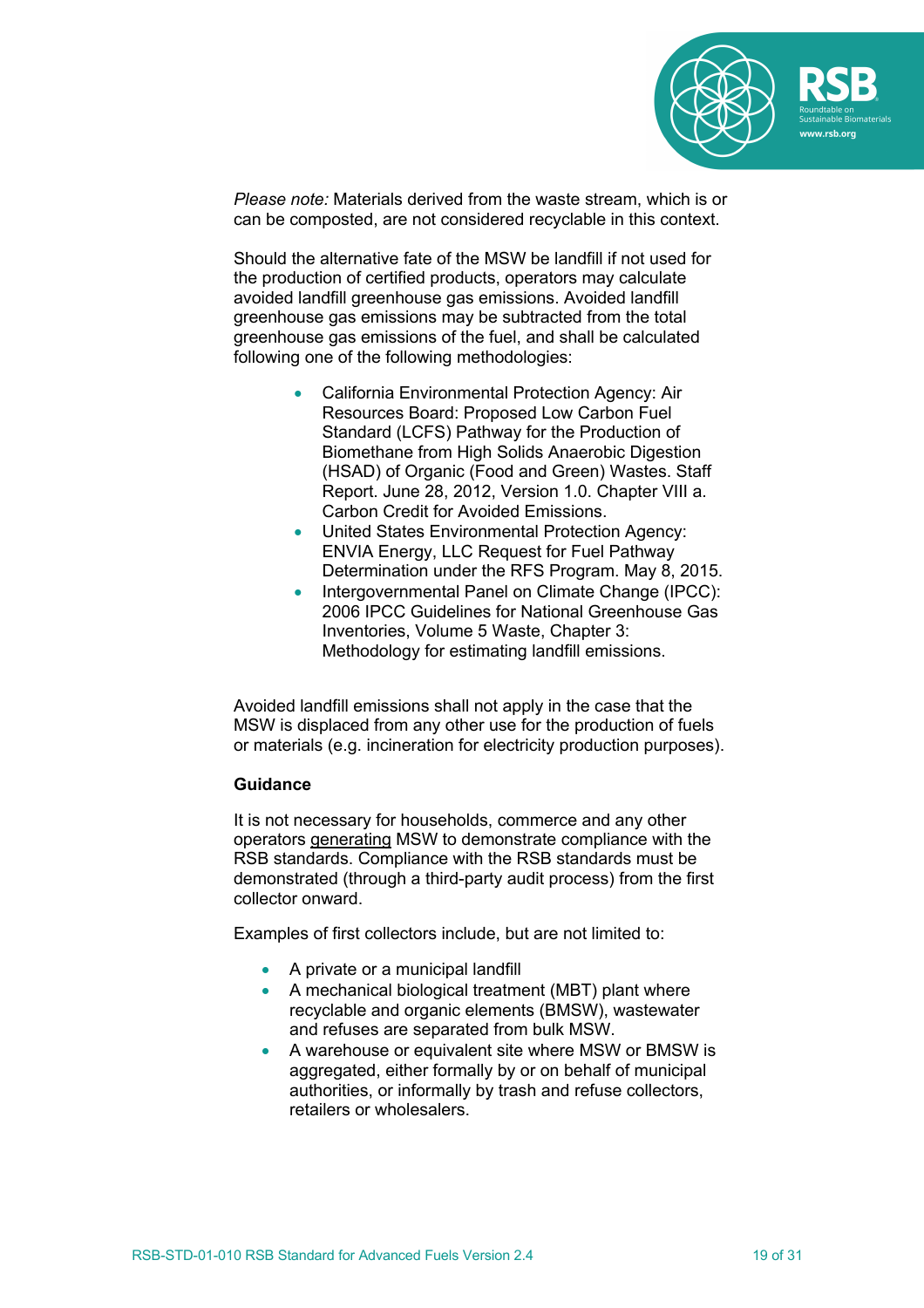

### **3. 2. Wastewater**

The RSB standard and related documents referred to in G.2. apply to wastewater from the processing, transformation or treatment of wastewater onward

## **Guidance**

It is not necessary for households, commerce or any other operators generating wastewater to demonstrate compliance with the RSB standards. Compliance with the RSB standards must be demonstrated as soon as wastewater, and/or any product generated from the processing, transformation or treatment of wastewater, begin to be treated or processed for the purpose of producing biofuels.

Examples of wastewater and product generated from the processing, transformation or treatment of wastewater for the purpose of producing biofuels include, but are not limited to:

- Starchy wastewater*,* e.g., from grain milling operations
- Effluents from industrial premises, which do not contain any economically recoverable co-product, by-product or residue
- Primary or secondary sludge collected out of a wastewater treatment plant
- Greases or fats collected from a wastewater treatment plant

### **3 3. Feedstock-specific requirements for woody materials from orchards or plantations**

The operator shall provide evidence

- that the point of origin of the material is an orchard, or a plantation dominated by agricultural species (for example palm);
- documenting the tree species that was collected at the point of origin;
- about the frequency at which re-planting activities are conducted as well as information about regional - and species-specific practices;
- documenting that the trees were not left on the ground for soil health or contributing to biodiversity preceding their use for bioenergy purposes;
- that the plantation/orchard has been in operation before 1 January 2008.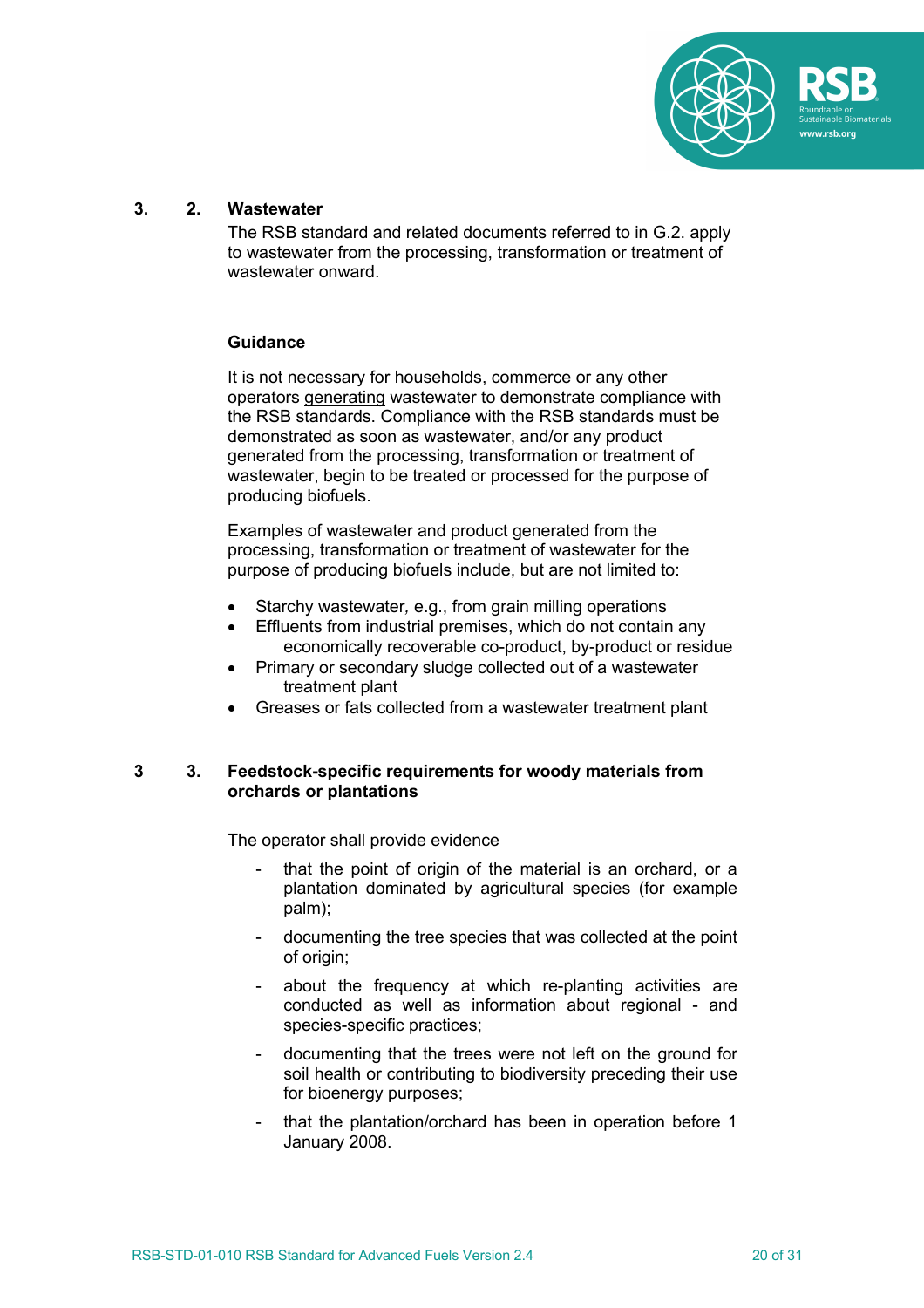

Whenever there is any indication that the material is diverted from previous use in other non-energy markets (for example previous use to produce high quality timber products) the material is not eligible for certification.

### **3. 4. Feedstock-specific requirements for harvesting residues from agriculture**

The operator who supplies harvesting residues shall comply with the criteria of RSB Principle 7 (Conservation), 8 (Soil), 9 (Water) and 10 (Air Quality) that are applicable to biomass producers.

*Please note*: This requirement only applies to residues that originate directly from a farm. It does not apply to agricultural processing residues.

# **3. 5. Feedstock-specific requirements for forestry residues**

Operators shall provide evidence that forestry harvesting residues derive from forests/wood that is certified by the RSB, Forest Stewardship Council (FSC $3$ ) or any verification/certification scheme with equivalent sustainability requirements as approved by the RSB.

# **3. 6. Feedstock-specific requirements for agricultural processing residues**

Whenever agricultural processing residues are derived from palm (e.g. palm kernel shells), the material shall be certified back to plantation by RSB or RSPO<sup>4</sup> (EU market and non-EU market), or equivalent, as approved by the RSB Board of Directors following a consultation with the RSB Membership.

# **3. 7. Feedstock-specific requirements for animal fats, oils and other animal processing residues**

Operators shall demonstrate that animal fats, oils and other animal processing residues used as a feedstock to produce biofuels are produced in slaughterhouses and/or rendering units

<sup>3</sup> http://www.fsc.org

<sup>4</sup> Roundtable on Sustainable Palm Oil (RSPO): www.rspo.org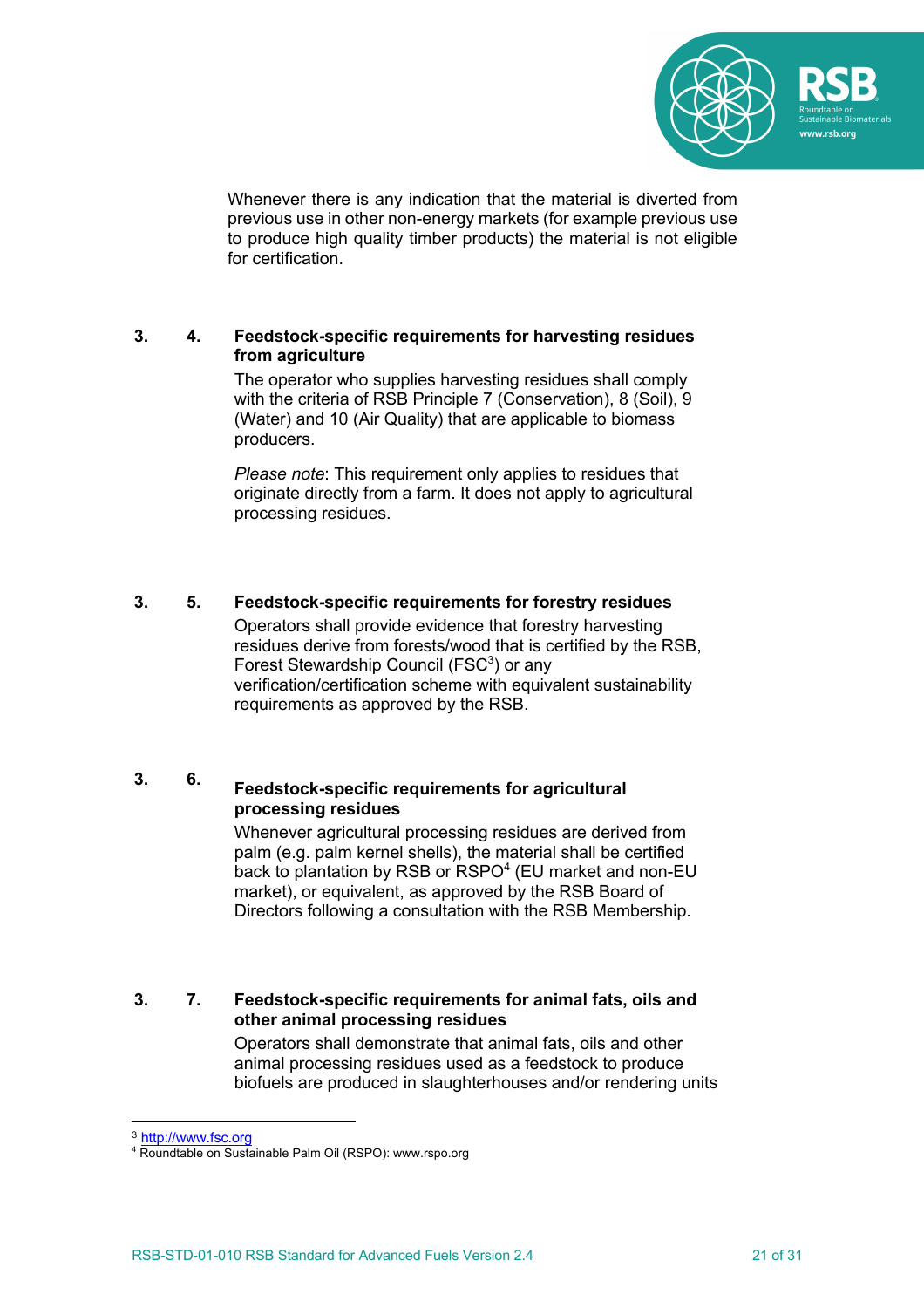

for which a regulation exists and is locally enforced, with regards to:

- a) Environmental impacts, in particular waste management practices, and
- b) Animal welfare

Whenever animal fats, oils and other animal processing residues used as a feedstock to produce biofuels are produced in slaughterhouses and/or rendering units, for which no regulation exists or the existing regulation is not locally enforced, operators shall demonstrate that environmental impacts, in particular waste management practices, are addressed through voluntary certification of their operations (e.g. ISO 14000, Eco-Management and Audit Scheme etc.).

#### **Guidance:**

Important impacts may occur across the supply chain before animal fats are processed into biofuels. This standard addresses the impacts related to the processing of animal fats, oils and other animal processing byproducts in biofuel production plants.

The impacts related to the production of animal fats, oils and other animal processing by-products in slaughterhouses and rendering units shall primarily be covered by the existing regulation in the country/region. The Participating Operator using animal fats, oils and other animal processing by-products as a feedstock to produce biofuels shall demonstrate that animal fats, oils and other animal processing by-products come from a country/region where regulation exists and is locally enforced on environmental impacts of slaughterhouses and rendering units and on animal welfare. Examples of regulations include:

#### **United States of America:**

- Federal Meat Inspection Act (1906)
- Code of Federal Regulations on Animals and Animal Products (9 CFR 313)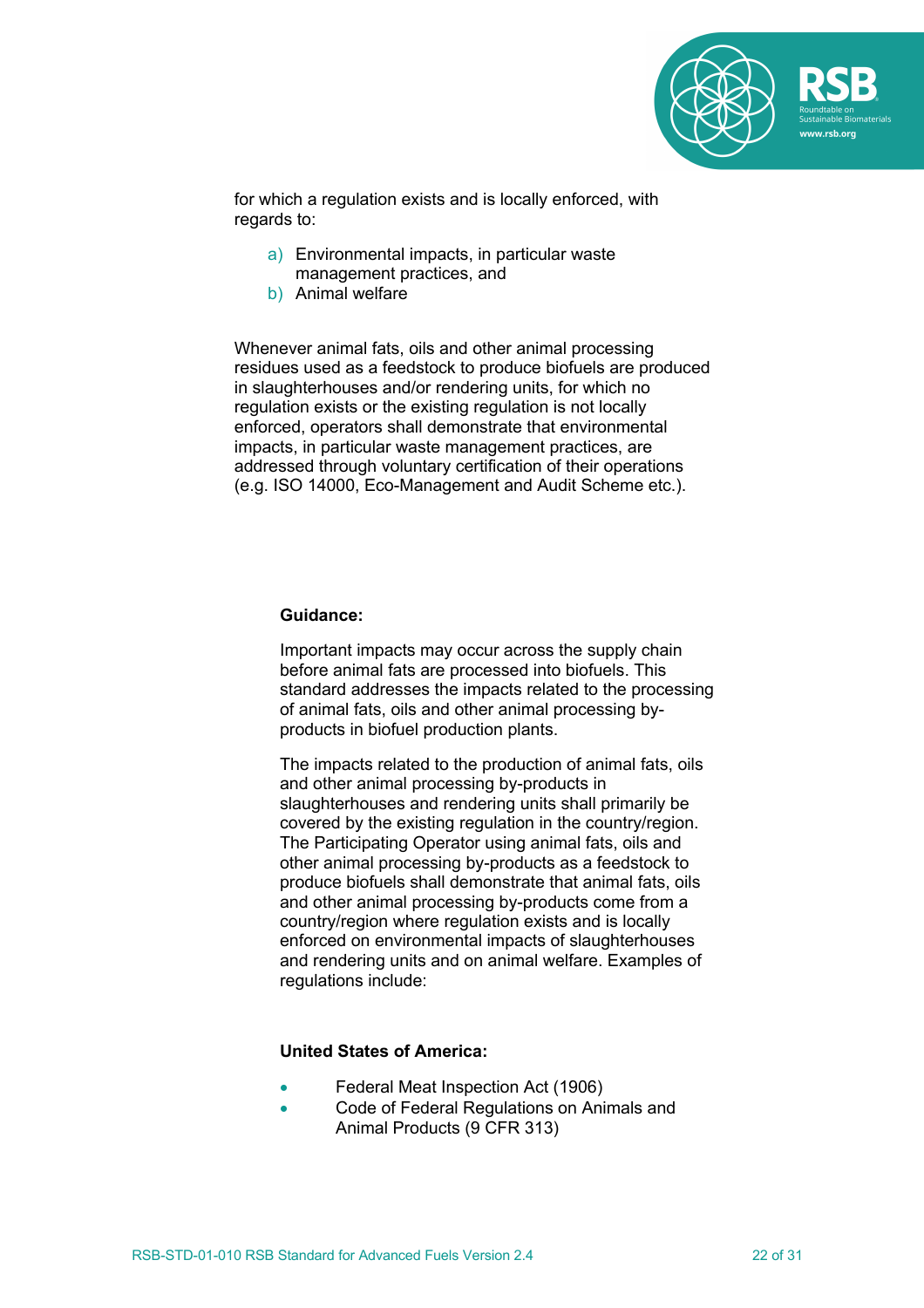

- Humane Methods of Livestock Slaughter Act (7 USC, 1901 - 1907)
- Clean Water Act (1972, 1977) and Water Quality Act (1987)
- EPA Factsheet (Final Rule) for wastewater discharge standard EPA 821-F-04-004

# **European Union**

- Directive 2010/75/EU on industrial emissions (integrated pollution prevention and control)
- Directive 93/119/EC on the protection of animals at the time of slaughter or killing
- Council Directive 98/58/EC on the protection of animals kept for farming purposes
- Regulation (EC) No 178/2002 laying down the general principles and requirements of food law, establishing the European Food Safety Authority and laying down procedures in matters of food safety
- Directive 2002/99/EC laying down the animal health rules governing the production, processing, distribution and introduction of products of animal origin for human consumption, 16 December 2002

## **Canada**

- Meat Inspection Act (R.S.C., 1985, c. 25 (1st Supp.))
- Meat and Poultry Products Plant Liquid Effluent Regulations (C.R.C., c. 818)

Auditors evaluate on a case-by-case basis if regional/national regulations on the environmental impacts of slaughterhouses and rendering units and on animal welfare exist and are enforced in the region(s) from which the animal fats used by a participating operator originate, e.g. demonstrated implementation.

### **3. 8. Feedstock-specific requirements for production residues from industrial processing**

3. 8. 1. Whenever production residues are derived from palm oil (e.g. palm fatty acid distillate or palm glycerin), the material shall be certified by RSB or RSPO<sup>5</sup> (EU market)

<sup>5</sup> Roundtable on Sustainable Palm Oil (RSPO): www.rspo.org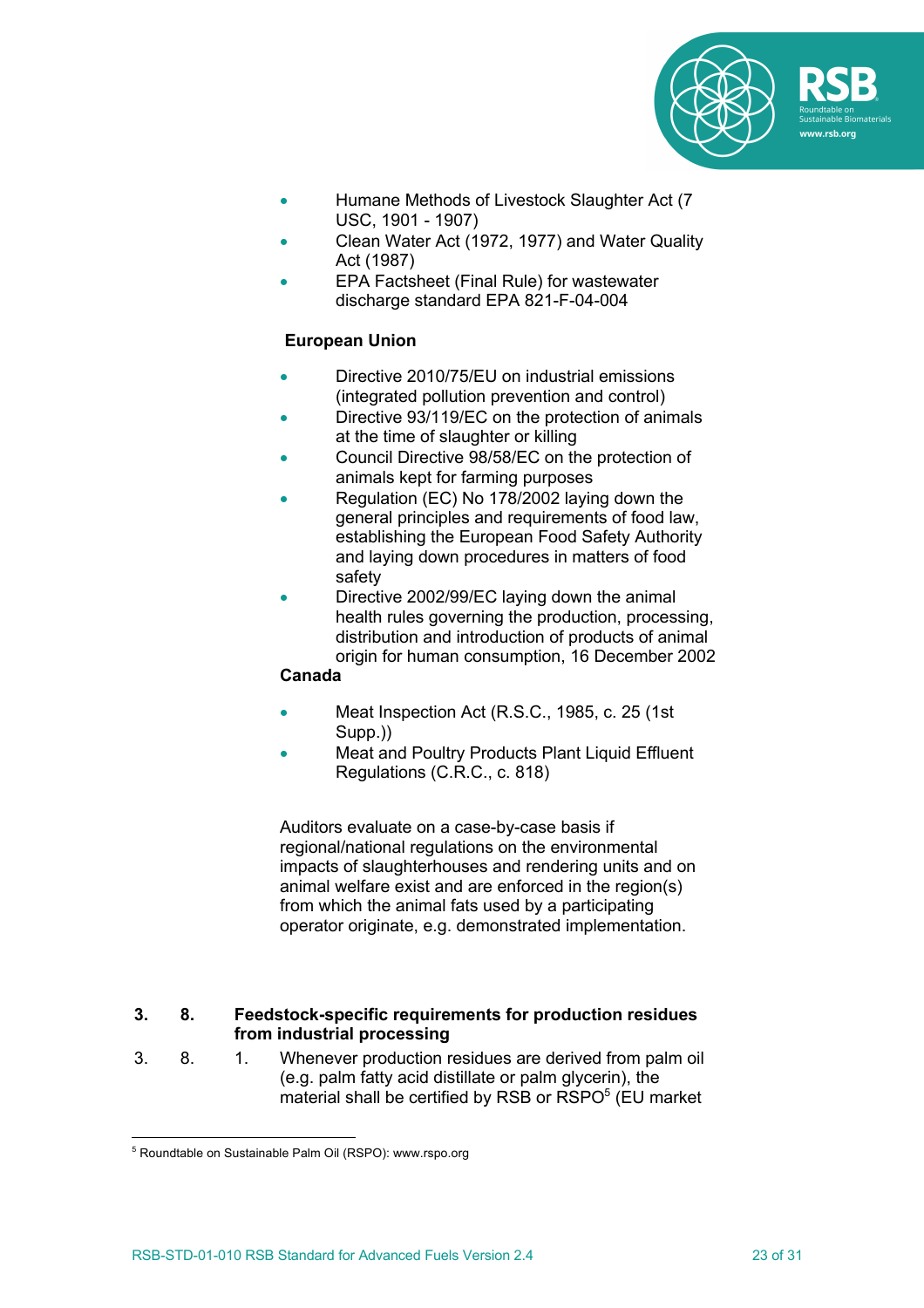

and non-EU market), or equivalent, as approved by the RSB Board of Directors following a consultation with the RSB Membership.

3. 8. 2. Whenever c-grade molasses is used as a feedstock, the operator shall demonstrate that the risk for displacement emissions is low by assessing displacement emissions and determining the risk level following the RSB Methodology for Displacement Emissions. 6

## **3. 9. Feedstock-specific requirements for fish residues** The operator shall provide evidence that the fish residues are not suitable for human or animal consumption (food and feed).

### **3. 10. Feedstock-specific requirements for biogenic CO<sub>2</sub> and precursors contained in flue gas**

- 3. 10. 1. The operator shall provide evidence that the  $CO<sub>2</sub>$  and/or precursors is biomass derived.
- 3. 10. 2. The operator shall provide evidence that the unit which generates the flue gas does not consider the captured greenhouse gas as a credit in an LCA for any other purpose (e.g. voluntary disclosure, obligatory calculation etc.).

# **4. Pathway-specific requirements for recycled carbon fuels**

### **4. 1. General requirements for all pathways using fossil end-oflife product, residue or by-product materials**

4. 1. 1. The operator shall not use on-product claims that refer to biofuels or biomaterials (for example: "RSB-Compliant Low Carbon Fuel" or "RSB-Compliant Advanced Fuel" would be allowed). $<sup>7</sup>$ </sup>

> *Please note:* Fuels or materials derived partly from biogenic material and partly from eligible fossil material (e.g. MSW) may be claimed in total as "RSB-Compliant Low Carbon Fuel" or "RSB-Compliant Advanced Fuel"

<sup>6</sup> RSB-STD-004-002

<sup>7</sup> This deviates from the RSB Procedure on Communication and Claims that requires the short claim to be "RSB-compliant Biofuel"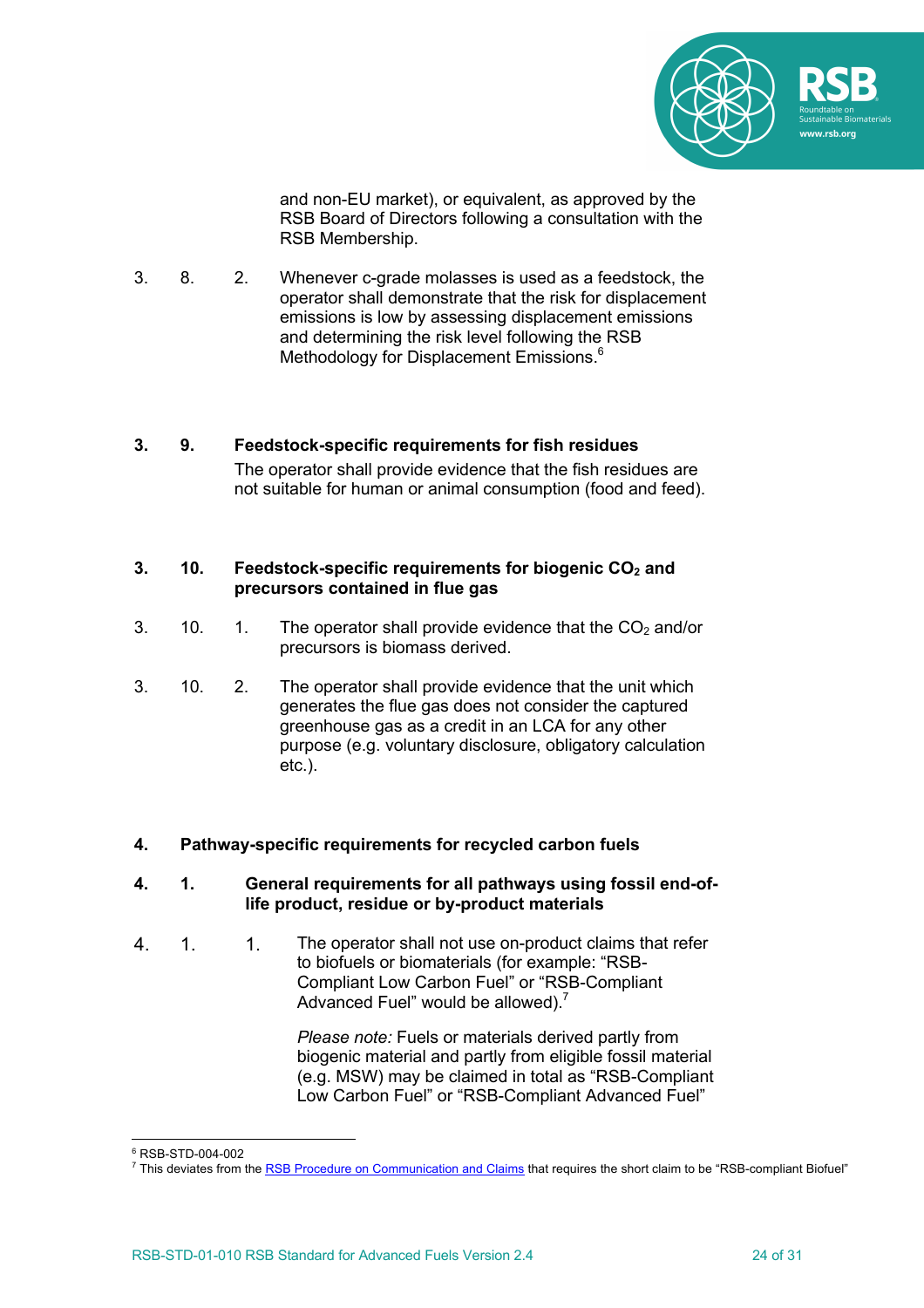

instead of tracking biogenic and non-biogenic fractions separately.

- 4. 1. 2. The operator shall provide evidence that the fossil carbon stored in the end-of-life product or production residue based materials would ultimately be emitted into the atmosphere as local CO2 emissions (e.g. incineration of fossil MSW) or other greenhouse gases (e.g. methane) in the absence of the utilisation.
- 4. 1. 3. The operator shall provide evidence that all practical and cost-effective efforts to remove recyclable material (see definition in F.12) have been made or that recycling would result in poor product properties or in a higher environmental impact.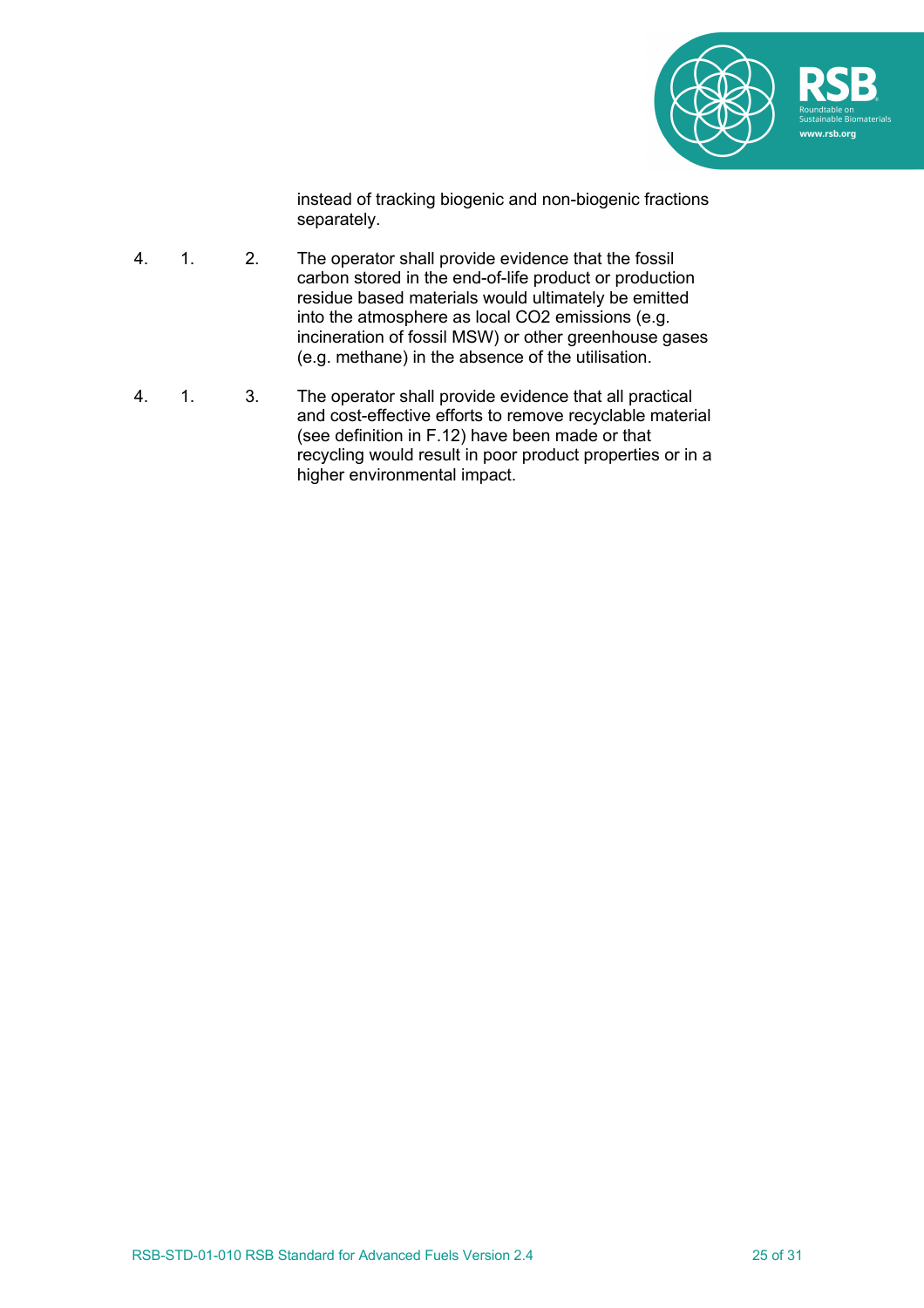

4. 1. 4. For compliance with Principle 3, the following greenhouse gas emissions are considered:

> If the evidence in G.4.1.2 is provided: emissions resulting from capturing or collecting the end-of-life products, or production residues, emissions resulting from the processing into fuel, emissions from transport from the point of capture/collection to fuel station/final distributor.

If the evidence in G.4.1.2 is not provided: all emissions above as well as emissions from combustion/use of the fuel.

### **4. 2. Feedstock-specific requirements for CO2 and precursors contained in flue gas**

- 4. 2. 1. The operator shall provide evidence that  $CO<sub>2</sub>$  or CO originates from a waste gas stream, whose inputs have already seen a primary use (such as steel or cement production).
- 4. 2. 2. The operator shall provide evidence that the unit that generates the flue gas does not consider the captured greenhouse gas as a credit in a LCA for any other purpose (e.g. voluntary disclosure, obligatory calculation)

### **5. Pathway-specific requirements for renewable fuels of nonbiological origin**

- 5. 1. The operator shall not use on-product claims that refer to biofuels or biomaterials (for example: "RSB-Compliant Low Carbon Fuel", "RSB-Compliant Renewable Fuel" or "RSB-Compliant Advanced Fuel" would be allowed).8
- 5. 2. Operators shall demonstrate that only renewable electricity is used for the production of renewable fuels.
- 5. 3. Operators shall demonstrate that the risk of double booking of the renewable electricity is avoided. In the European Union, Guarantees of Origin (GoOs) shall be provided for the total electricity consumption of the fuel production.
- 5. 4. The operator shall provide evidence that for compliance with Principle 3, the following greenhouse gas emissions are considered: emissions from the production of the electricity, emissions from the production of the fuel, compression of the gas, transport from the production of the fuel up to the fuel station/final distributor (including grid losses).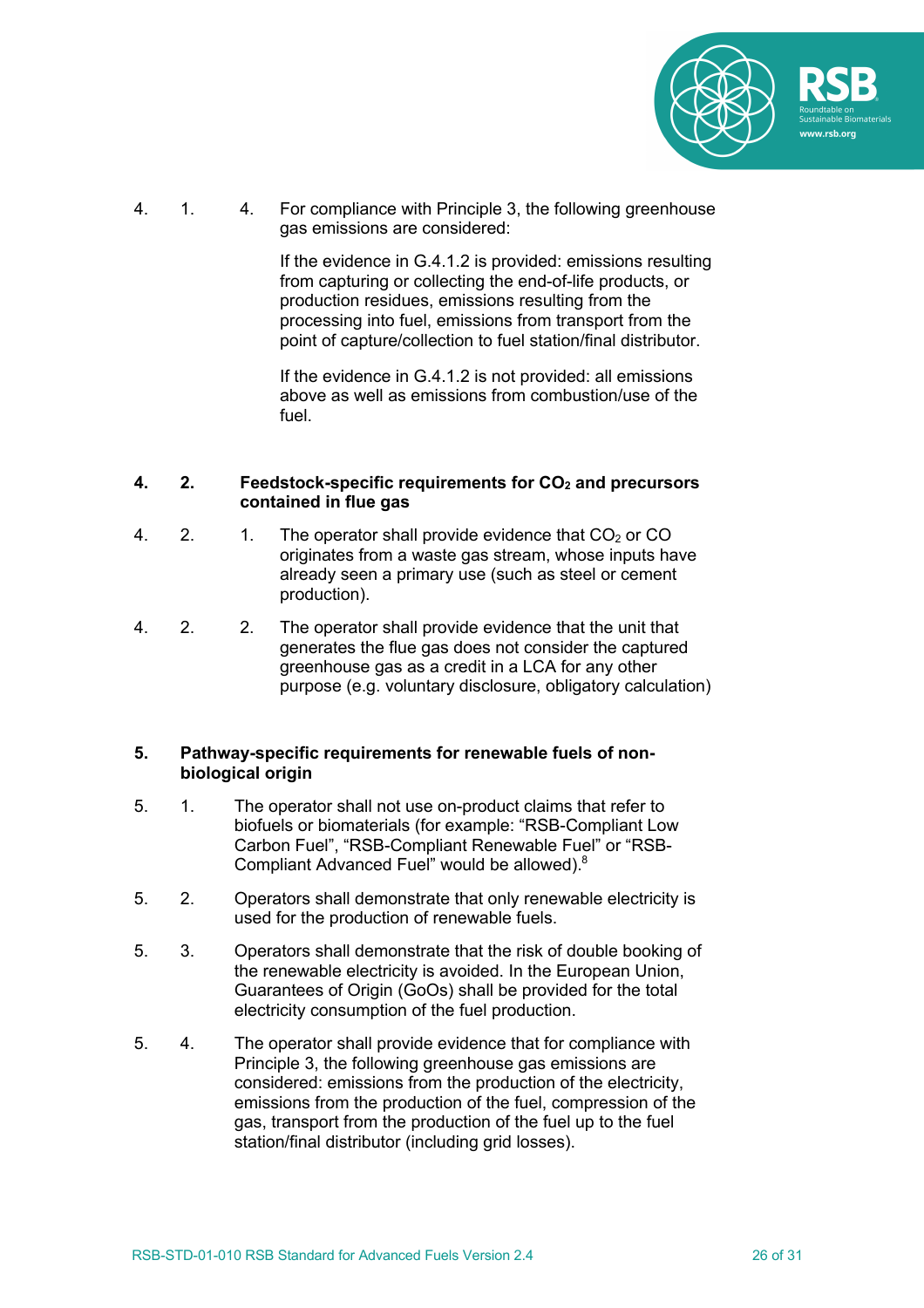

# **Annex I: List of materials for advanced fuel production**

This list may be amended by the RSB Board of Directors following a consultation with the RSB Membership.

Category 1: End-of-life-products of biogenic origin

- 1) End-of-life-products
	- Biogenic fraction of municipal solid waste (BMSW)
	- Biogenic fraction of end-of-life tyres
	- Used cooking oil
	- Wastewater
	- Woody material from trees that are removed from orchards (e.g. mango trees) or plantations dominated by agricultural species (e.g. palm) as part of re-planting when old trees are replaced by new trees *Please note:* Woody material from short rotation woody crops is not included in
- this definition 2) Animal excrement and run-offs from farms
	- Liquid manure
	- Manure and manure streams
	- Silage effluent and similar run-offs from farms with animal husbandry
- 3) Biogenic  $CO<sub>2</sub>$  and precursors contained in flue gas

Category 2: Production residues of biogenic or non-biogenic origin

- 1) Agricultural residues
	- Harvesting residues: Straw, husks, cobs, leaves and stems
	- Processing residues: Bagasse, nutshells, bran, gums, soap stocks, pomace and palm kernel shells (PKS)
	- Spoiled or contaminated grain or other commodities that no longer meet quality specification for food or other intended uses
- 2) Forestry harvesting residues
	- Tops, limbs (branches) and saplings (trees with a diameter at a breast height below 5 inches/12.7 cm  $9$ )
- 3) Forestry industry processing residues
	- Sawdust, shavings, bark, tall oil, tall oil pitch, and black and brown liquor
- 4) Animal fats, oils and other animal processing by-products
- 5) Production Residues from industrial processes (of biogenic or non-biogenic origin)
	- Fatty acids from distillation (volatiles, bottoms, deodorized fraction and other fractions)
	- Fatty alcohols from light ends, distillation residues or ester residues
	- Recovered fats and oils from pipeline flushing or fat trap/residues

<sup>&</sup>lt;sup>8</sup> This deviates from the **RSB Procedure on Communication and Claims** that requires the short claim to be "RSB-compliant Biofuel"

<sup>&</sup>lt;sup>9</sup> Based on US Dept of Agriculture and Energy.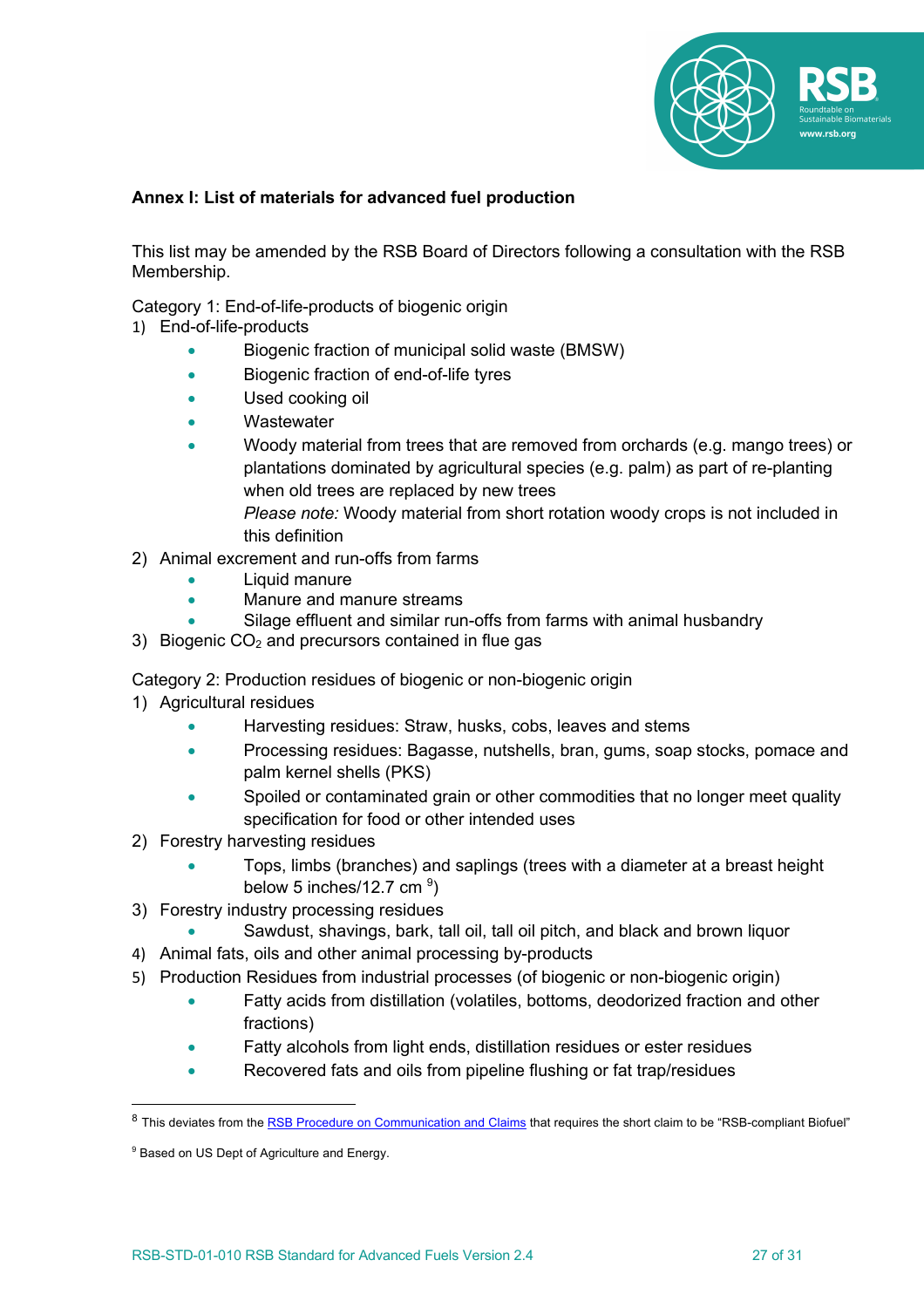

- Inedible oil from corn ethanol production
- Fats, oils and grease (FOG) separated from wastewater treatment; or FOG diverted upstream of wastewater collection
- Vegetable acid oils from physical refining, chemical neutralisation or other residues
- Lipids from food wastes
- Production residues from chemical production processes other than petroleum refining processes
	- C-grade molasses (reducing sugar content totaling 49% 52%)
- 6) Fish residues
- 7) Crude glycerin from processing
	- Waste animal fats
		- Waste oils
		- Vegetable oils

Category 3: End-of-life products of non-biogenic origin

- $\bullet$  CO<sub>2</sub> and precursors contained in flue gas
- End-of-life tyres of non-biogenic origin
- Non-biogenic fraction of municipal solid waste
- Waste plastics (e.g. polyethylene, polypropylene)
- Used solvents
- Off-spec material from production processes that would otherwise be landfilled or incinerated
- Other end-of-life products of fossil origin

### **Annex II: List of eligible renewable fuels of non-biological origin**

- Hydrogen
- Synthesis gas
- Synthetic liquid fuels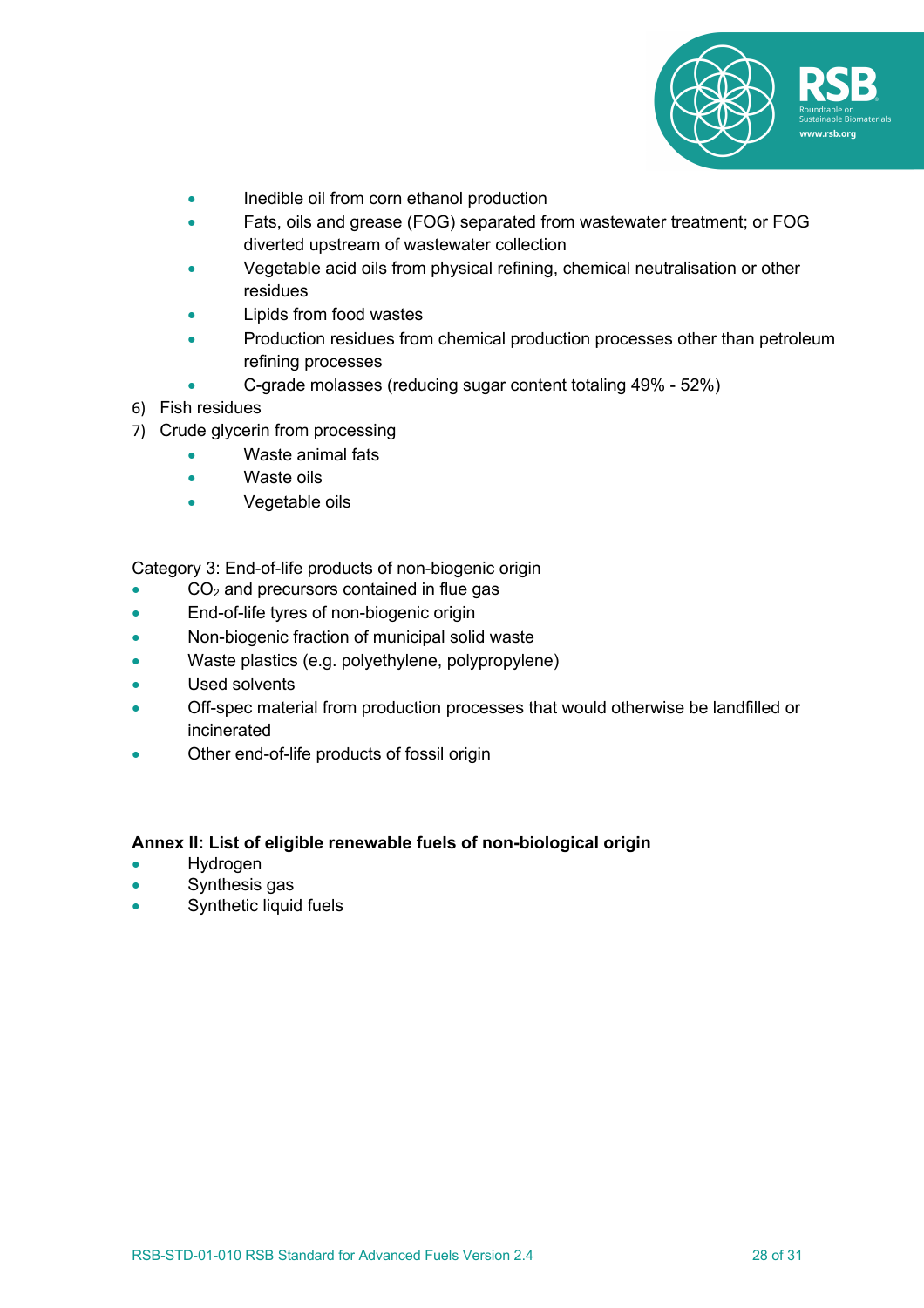

## **Annex III: Determination of Economic Value Ratio for determination of production residues**

The Economic Value Ratio (EVR) of residues is calculated as the relative value of the residue compared to the primary product(s), co-products and other by-products generated from the same production process. The market value of a given residue and the primary product (as listed on a stock exchange or other aggregate market source), is used in combination with the quantity used for advanced fuels relative to how much of that same product is used for other purposes. This indicates the economic influence between advanced fuels production and feedstock production. The value U should be sought at the national/regional level or for each supplier of the by-product, whichever is the highest. Wherever possible, market value data shall be obtained from the same market and for the same calculation period. The calculation period shall not exceed five years and weighted average values shall be used for the calculation. During the calculation period, the EVR may exceed 5% as long as it is equal or less than 5% for the total calculation period. The calculation shall be performed as follows:

$$
economic\ value\ ratio\ = \left(\frac{M_1 - C_1}{M_1 + M_2 + M_3 + \dots + M_n}\right) \times F_1 \times U_1
$$

Where*:*

- $M_1$ = Market value of the residue (in USD<sup>10</sup>/metric ton)
- $C_1$  = Additional processing costs occurring at the point of origin related to  $M_1$  after its production (e.g. costs of baling straw, transport, etc.)
- $M_2$ ,  $M_3$ ,  $M_0$ = Market value of other product(s), incl. primary product, co-products and other by-products (in USD<sup>11</sup>/metric ton)
- $F_1$  = Fraction of the by-product on primary product, co-products and other by-products out of the original raw material (in % by mass or volume)
- $U_1$  = Fraction of the residue utilised for advanced fuel production on other usages (in % by mass or volume) to be calculated as maximum consumption fraction that is intended to be used for this purpose
- *n=* total number of products, incl. primary product, co-products and by-products from the original raw material.

## **Example:**

The crop X produces 1 primary product (A) and 2 co-products (B)(C). For each ton of crop, 580kg of (A), 300kg of (B) and 100kg of (C) are obtained. Their respective market values are USD 15/MT, USD 8/MT and USD 2/MT (after covering additional production costs). Out of the second residue (C), 60% is sold to a feed producer and 40% to a biofuel producer.

The EVR is calculated as:

$$
economic\ value\ ratio\ = \left(\frac{2}{15+8+2}\right) \times \left(\frac{100}{580+300+100}\right) \times 0.4 = 0.0033
$$

The EVR is therefore of 0.33%. This residue qualifies under this standard.

 $10$  Or applicable currency. The same currency must be used consistently in all calculations.

<sup>&</sup>lt;sup>11</sup> Or applicable currency. The same currency must be used consistently in all calculations.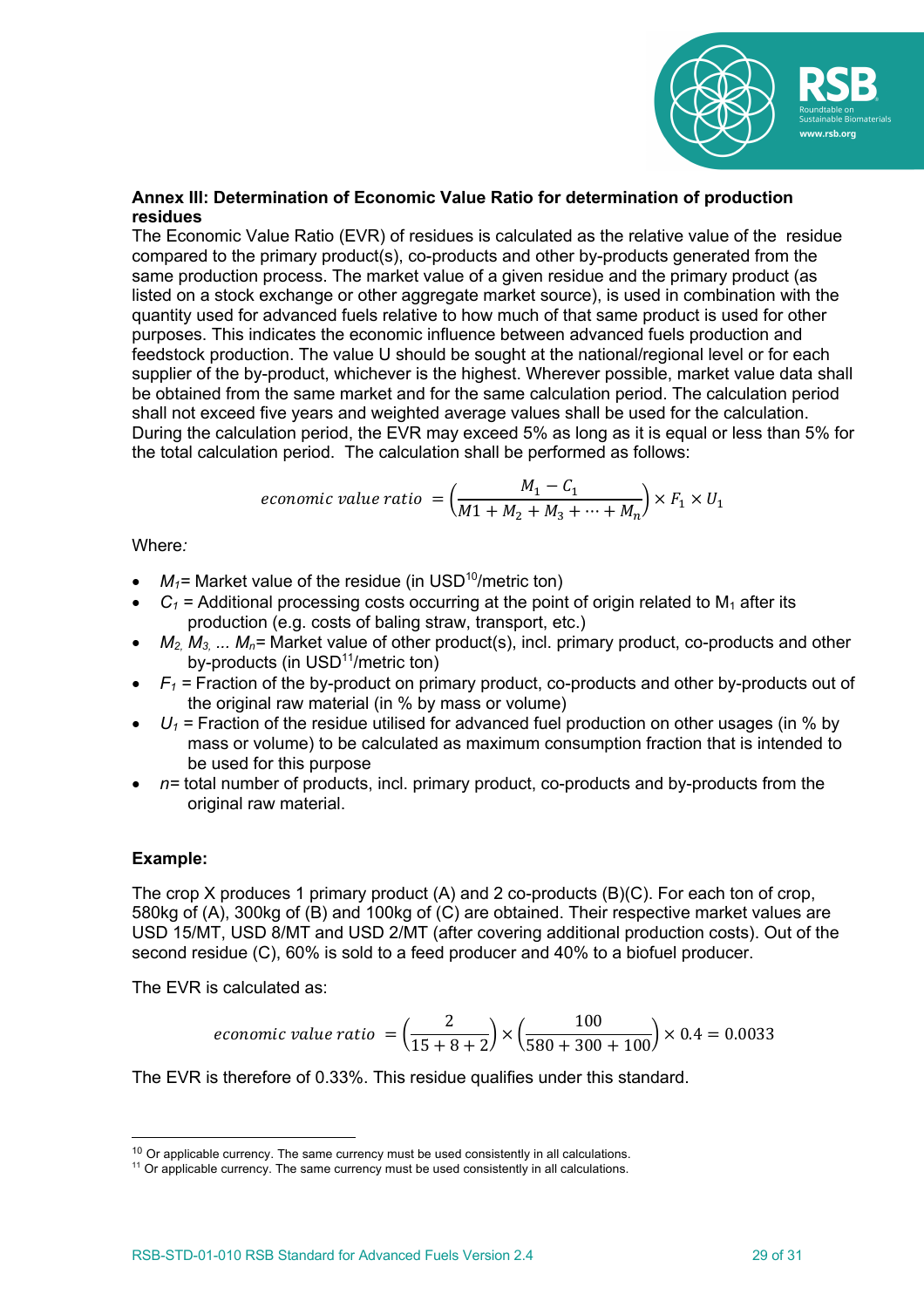

## **Annex IV: History of changes**

### Main changes from the previous version (RSB-STD-01-020 version 1.6 and RSB-POL-01-001 version 1.0)

- a. This standard is the result of merging *RSB Policy for Certification of Biofuels based on End-of-life Products and Wastewater* (RSB-POL-01-001) and *RSB Standard for Certification of Biofuels based on By-products and Residues* (RSB-STD-01-020).
- b. The added section C highlights the fact that EU Member States may set additional requirements regarding the origin of certain feedstock (e.g. used cooking oil). The RSB will provide specific guidance to Participating Operators for each Member State. The flowcharts in the annexes are updated accordingly. It also states that in case of contradiction between this standard and regulation, the latter shall prevail.
- c. The term "main product" is replaced by "primary product", which is the official term in use in the European Union. The definition of primary product is based on the EU definition.
- d. Minor language revisions for consistency and an updated table of contents, numbering and other references.

### Main changes from Version 1.6 to 1.7

- a. Significant restructuring of the whole document with new sections "Terms and Definitions", "General Requirements", and "Feedstock-specific Requirements".
- b. Definitions for the terms "point of origin" and "first collector" were added.
- c. RSB Standards to be applicable from the first collector onwards (before: after the last collector), including RSB Standards for Traceability, Participating Operators and Communication and Claims.
- d. Specific requirements for traceability were added.
- e. GHG calculation to start with the collection of the material at the point of origin (before: GHG calculation started at the site of the first collector).
- f. Requirement to source Palm Fatty Acid Distillate (PFAD) and Palm Stearin sustainably was extended to all residues derived from palm oil.
- g. Auditing requirements as set out in RSB Procedure for Certification Bodies and Auditors (RSB-PRO-70-001) are applicable.

### Main changes from Version 1.7 to 2.0

- a. The title, scope and language throughout the standard was changed (i.e. "advanced fuels and materials" instead of "biofuels") to include waste-based fossil fuels used as feedstock and renewable liquid and gaseous fuels/materials of non-biological origin.
- b. Definitions were updated.
- c. Eligibility requirements were amended and clarified; case-by-case assessments for residues and by-products are now required.
- d. A reporting requirement on indirect emissions was included.
- e. Requirements for blending or co-processing fossil and biogenic fuels were included.
- f. Requirements for blending or co-processing fossil fuels and advanced fuels were included.
- g. Feedstock specific requirements for MSW were revised.
- h. Feedstock specific requirements for agricultural residues were amended.